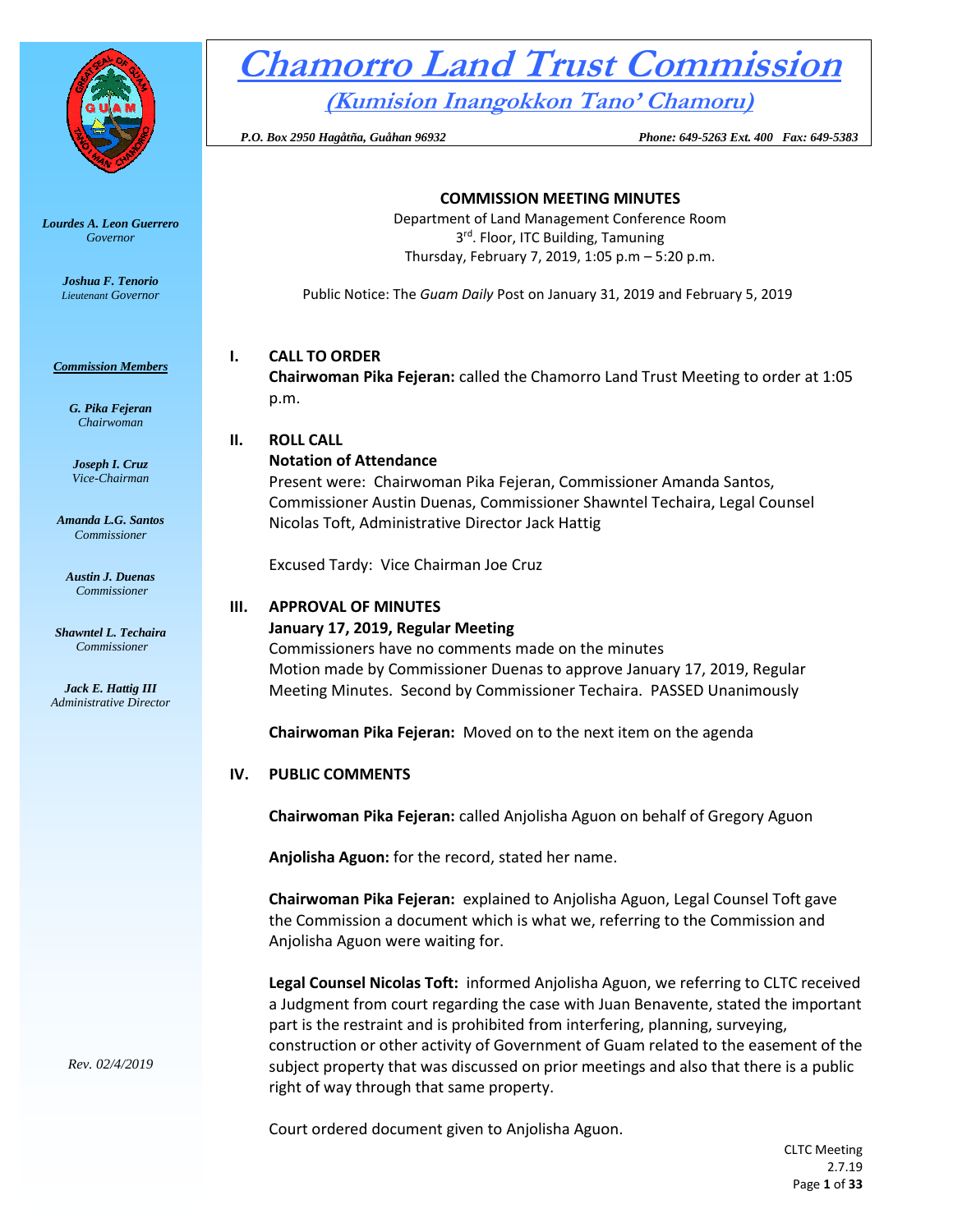**Chairwoman Pika Fejeran:** recapped; what was happening before the easement which goes through the defendants lease property was blocked and prevented the Agoun family to have access through their road going into their home. Now with the Judgment, it says he referring to Juan Benavente cannot interfere in any way with the use, design or construction of a road on that easement.

Chairwoman Pika Fejeran and Assistant Attorney General suggested for Anjolisha to preemptively notify the Mayor's Office or the police.

**Chairwoman Pika Fejeran:** stated, you referring to Anjolisha Aguon have the full support of the Courts and reiterated the clearing on the easement must be in compliance with all laws.

**Anjolisha Aguon:** stated although there is a judgement, there is a fence that is on the easement blocking the access, and asked how to go about removing the fence.

**Assistant Attorney Nicolas Toft:** in response, you referring to Anjolisha Aguon can request from DPW to remove the fence.

**Chairwoman Pika Fejeran:** suggested to take the Judgement to Public Works, see if DPW can physically see what is there, DPW has their protocol to follow as well.

**Anjolisha Aguon:** asked if a survey needed to be done first to show DPW in order to identify where the public easement would be

**Land Administrator Margarita Borja:** chimed in, informed the Commission, the Aguon family marked the 50 foot, the center line; they (Aguon Family) can base it off the aerial map for now. Also informed the Commission, a lease still needs to be issued, a survey authorization needs to be issued. Gregory Aguon is a part of the Pre-Moratorium list, the property still needs to be surveyed in order to determine the actual property and points.

**Chairwoman Pika Fejeran:** acknowledges and informed Anjolisha the Commission will be looking at the Pre-Moratorium list later in the meeting. As far as clearing, you (Aguon Family) can clear as much as you can until you reach the area with encroachment and from there you can talk to DPW about the encroachment.

**Anjolisha Aguon:** in response, or we (Aguon Family) can go to DPW first?

**Chairwoman Pika Fejeran**: in response to Anjolisha, yeah you can.

**Land Administrator Margarita Borja:** suggested Glenn Eay, Land Agent II can help out with Anjolisha Aguon as far as talking to DPW.

**Chairwoman Pika Fejeran:** in response, that is a great idea, informed Anjolisha the CLTC staff will work with DPW, inform DPW the situation and will get DPW to keep in touch with you (Anjolisha).

Thanked Anjolisha and the Aguon family for their patience.

**Chairwoman Pika Fejera:** called Annie Siguenza, the next person for Public Comments.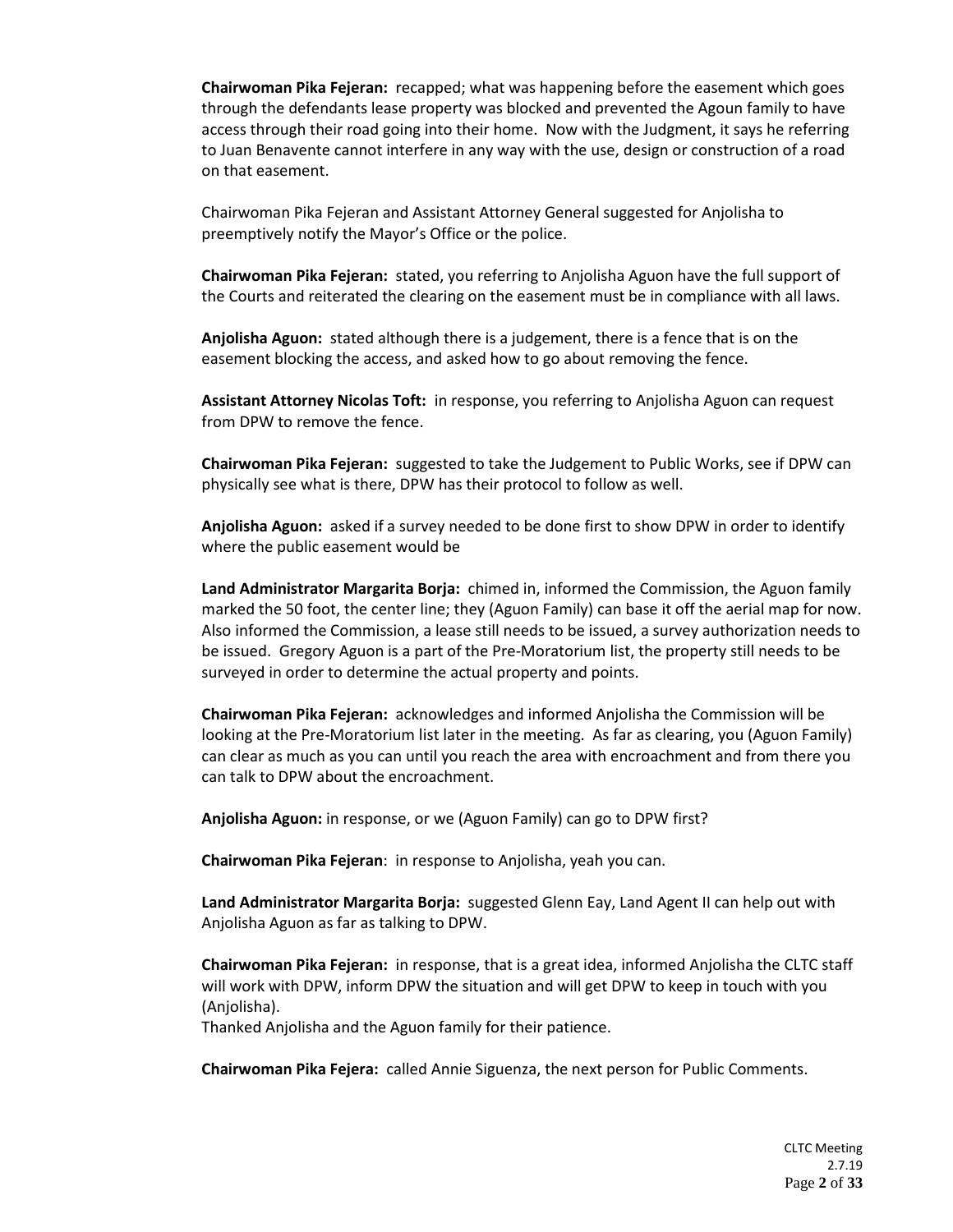**Annie Siguenza:** stated her name for the record and her issue.

Informed the Commission she and her mom were given land that doesn't exist and the place where she resides at, she is not able to get any papers stating she can transfer her father's name to her name in regards to utilities.

**Chairwoman Pika Fejeran:** asked Annie Siguenza if she has spoken to any of the CLTC Staff or Land Agents.

**Annie Siguenza**: in response, yes so many times, a year ago, two years ago and was told by CLTC they'll look into it and felt she didn't get any help at all.

**Chairwoman Pika Fejeran**: apologized to Annie Siguenza and appreciated her appearing before the board. Also asked to allow some time to talk to the CLTC Staff or Land Agents in regards to her case.

Asked the Land Administrator Margarita Borja if she is familiar with Annie Siguenza's case.

**Land Administrator Margarita Borja**: in response to Chairwoman Fejeran's question, yes.

Ms. Siguenza has been occupying the property that she is in with her mother for the longest time under the Arruendo Program. She (Annie Siguenza's mom) was given a lease for a portion of a private property. Lot 3423, adjacent to that is Lot 3470, Government Land. Not sure what happened there; referring to the mix up in private and Government lots. However, when Ms. Siguenza came in to transfer the property from her mother who passed away to her, that is when CLTC found out, she (Annie Siguenza) is on private property. At that time, CLTC was working with the previous Director, Monte and Ms. Siguenza hired an attorney; the attorney was working with CLTC to see what can be done.

CLTC offered to relocate her to a property in Dededo near her brother which Annie Siguenza requested for; but CLTC didn't complete the switch in properties.

Asked Annie Siguenza if she is still willing to take the property in Dededo near her brother's residence.

**Annie Siguenza:** in response to Land Administrator Margarita Borja's question, she asked to be shown the property in Dededo but was never shown.

**Land Administrator Margarita Borja:** asked Annie Siguenza, if she is still willing to look at the property in Dededo.

**Annie Siguenza:** replied to Land Administrator Margarita Borja and asked if she is relocates to Dededo, will she be liable to pay for any expenses, build a house, bring in power, etc…

**Vice Chairman Joe Cruz:** asked if the land is on unregistered property

**Land Administrator Margarita Borja:** in response to Vice Chairman Cruz, yes, it is unregistered private property, however, there is a land registration map for the private property.

**Vice Chairman Joe Cruz:** stated and recalled the area Annie Siguenza is currently occupying is the Ramirez Estate property was originally government land because there was an exchange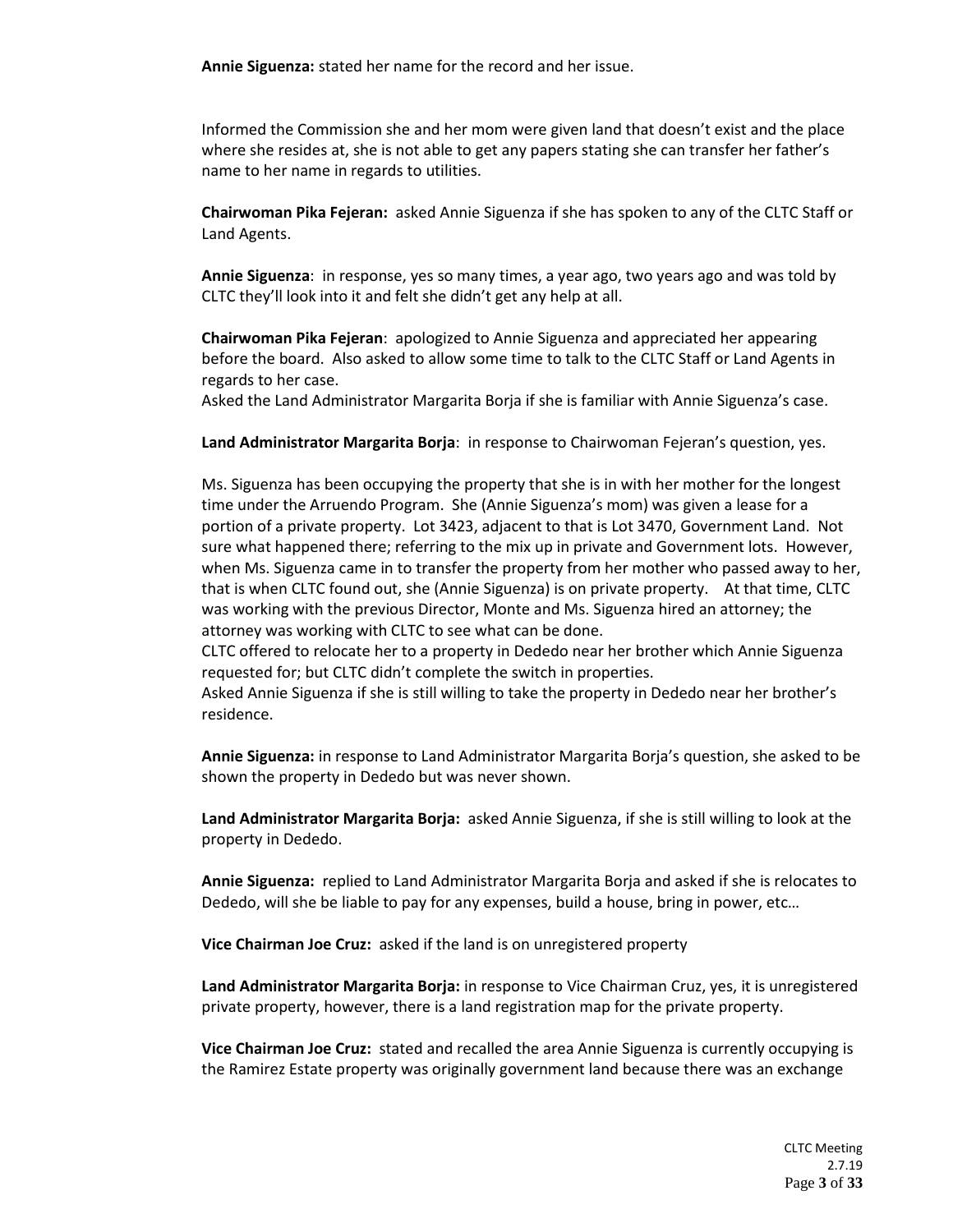between GW High School and the Chalan Pago property. If Annie Siguenza is there, unregistered, she (Annie Siguenza) has the seniority over the Mayor.

**Vice Chairman Joe Cruz:** also suggested to look into how did the Ramirez family get the property because it was through an exchange of an unregistered land. **Land Administrator Margarita Borja**: suggested to look further into the situation and will put a staff report together of the findings. Also informed the Commission, Annie Siguenza does not have a lease and asked if any of her utilities were disconnected.

**Annie Siguenza:** in response to Land Administrator Margarita Borja's question, no, none of the utilities are disconnected and explained when, GWA changed out the meter, she (Annie Siguenza) received a bill from GWA which was a thousand some that GWA said she had to back pay for the old meter. But because the GWA bill is not under her name she cannot make any inquiries or arrangements; without a lease, she is not able to transfer the billing statements to her name.

**Chairwoman Pika Fejeran:** informed Annie Siguenza, she'll be placed on the meeting scheduled for February  $21^{st}$  and asked to be given two weeks for the CLTC staff to do more research.

**Annie Siguenza:** Acknowledged and thanked the commission.

Chairwoman Pika Fejeran: called Valerie Guerrero who signed in for Public Comments and informed her (Valerie Guerrero) she is a part of the agenda.

Chairwoman Pika Fejeran: moving onto the next item on the agenda, Old Business.

#### **V. OLD BUSINESS**

- 1. PBS GUAM KGTF Channel 12; Guam Educational Telecommunications
	- PBS Proposal for Barrigada property lease repayment barter

**Chairwoman Pika Fejeran:** recalled to the Commission, Ms. Ina Carillo, the Acting General Manager for PBS appeared before the Commission at the last meeting and rather than PBS paying CLTC on a monthly lease, we would get In-Kind Services for the Barrigada property that they are utilizing for their antenna tower.

PBS has been at every meeting taking videos and recording of the CLTC meetings. And with the discussion on the January 17<sup>th</sup> CLTC meeting, Ms. Carillo said she'll put together a proposal of the In-Kind Services and present it to the Commission.

Going over the proposal that was provided by PBS, in lieu of lease payments, PBS will be providing camera operation up to two-crew, straight audio. \$100 per hour with average of 4 hours.

Dubbing fee: \$25 Conversion from raw footage to DVD which can be formatted for upload to CLTC's website and YouTube.

:15 TVC: (43x:15 slides) PBS will produce slides to run on air and serve as notice of a board meeting.

Proposed Value: \$855.00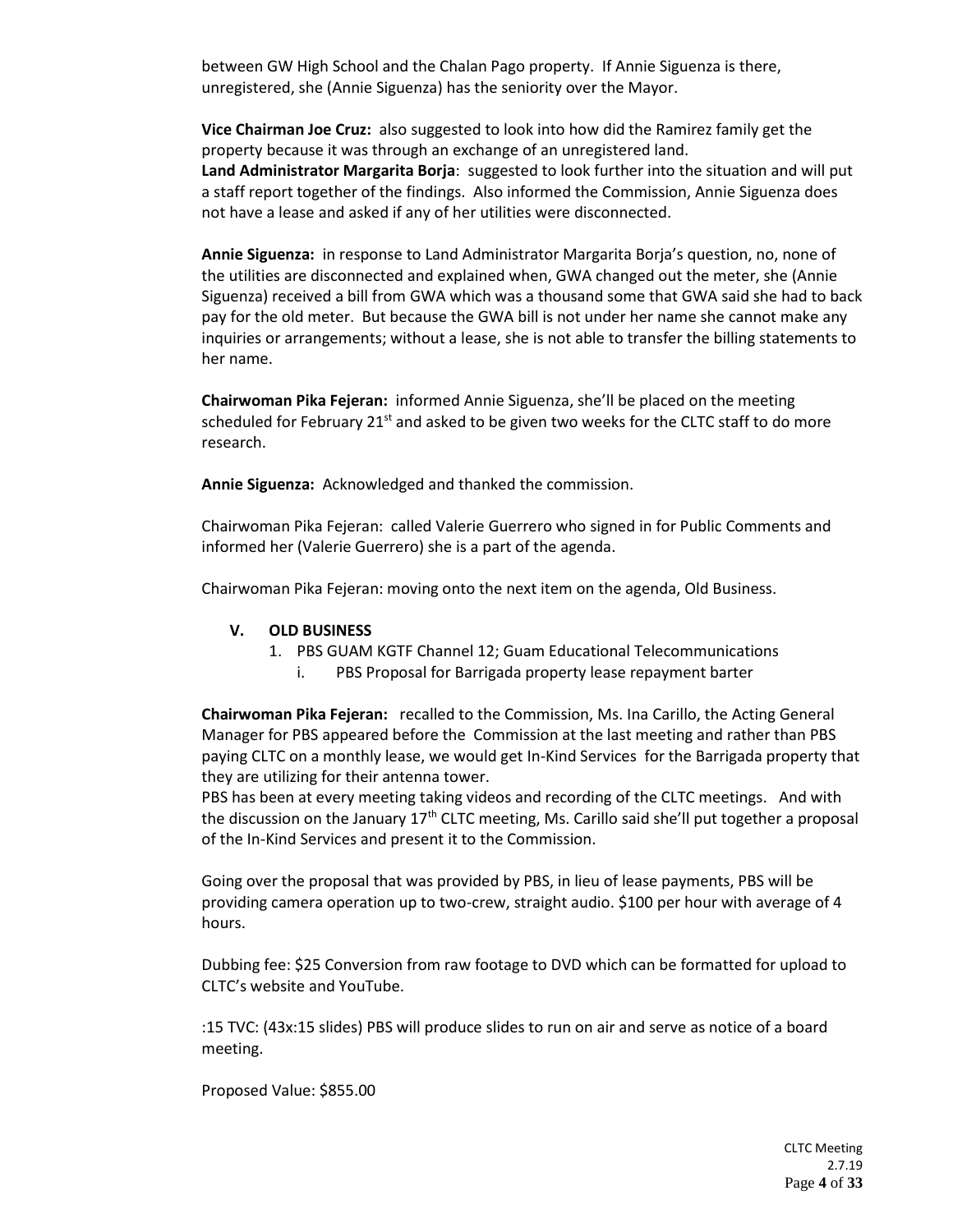**Chairwoman Pika Fejeran**: stated, only concern she had was the 4 hours camera operation because currently CLTC has two meetings a month which is 8 hours. Asked Administrative Director Jack Hattig III to look into the additional 4 hours with PBS or adjust accordingly. Also noticed, PBS has been present and covering all meetings.

Motion made by Vice Chairman Joe Cruz to accept the PBS Proposal as is. Second by Commissioner Techaira. PASSED Unanimously.

**Chairwoman Pika Fejeran:** moved on to the next item on the Agenda, New Business.

# **VI. NEW BUSSINESS**

- 1. Constituent Matters
	- i. Norma Arciga Benavente c/o Winnie Tenorio
		- a. Linda Meno Calica
		- b. Bill Cruz not present and not a part of the Feja Family
		- c. Gilbert Arciga
		- d. Jermain Guerrero
		- e. Valerie Guerrero
		- f. Lorette Guerrero
		- g. Emanuel Guerrero

Constituent names listed above are all a part of the Feja Family occupying or requesting to occupy in the Tun Kiko Feja St. in Pagat Mangilao.

**Chairwoman Pika Fejeran:** started with the first name on the list, Winnie Tenorio who is representing Norma Arciga Benavente. Request for Agricultural Lease issuance and Utility Authorization located at Tract 15213 Block 8 Lot 4-R3 Mangilao 920 square meters. The original applicant is Delfina Feja Arciga, December 7, 1995, applicant for residential. In May of 2017, Norma Arciga Benavente took over her (Delfina Feja Arciga's) application. Referring to the staff report, she (Norma Arciga Benavente) is a December 7, 1995 applicant, on her application she indicated she is a pre-occupier in Pagat Mangilao Lot 5355-1-1A coming in as a take over as she was designated the benefactor.

There is a Land Use Permit for Delfina Arciga who was the original applicant for three hectors for a period of 12 months. In 1967 a termination letter was signed for the LUP, in 1998 a Land Use Agreement was drafted between Delfina Arciga and Joaquina Tenorio; both parties signed the agreement as an agreement between both parties.

**Winnie Arciga Tenorio:** states her name for the record and informs the Commission she is the daughter of the late Delfina Feja Arciga and the granddaughter of the late Francisco Feja Feja. Also informed the Commission she is speaking on behalf of her sister, Norma Arciga Benavente who couldn't be present because of her contractual obligation and was asked to represent. With her is a statement written from her sister (Norma Arciga Benavente) which was read to the Commission.

After reading the statement addressed to the Chamorro Land Trust Commission, Winnie Arciga Tenorio also stated there are 10 siblings, 7 brothers who all served in the military; they are either in active duty, retired or discharged because of disability. She (Winnie Arciga Tenorio) is also married to a military member. Through the years, they come back and forth, she has come back to the island 16 years ago.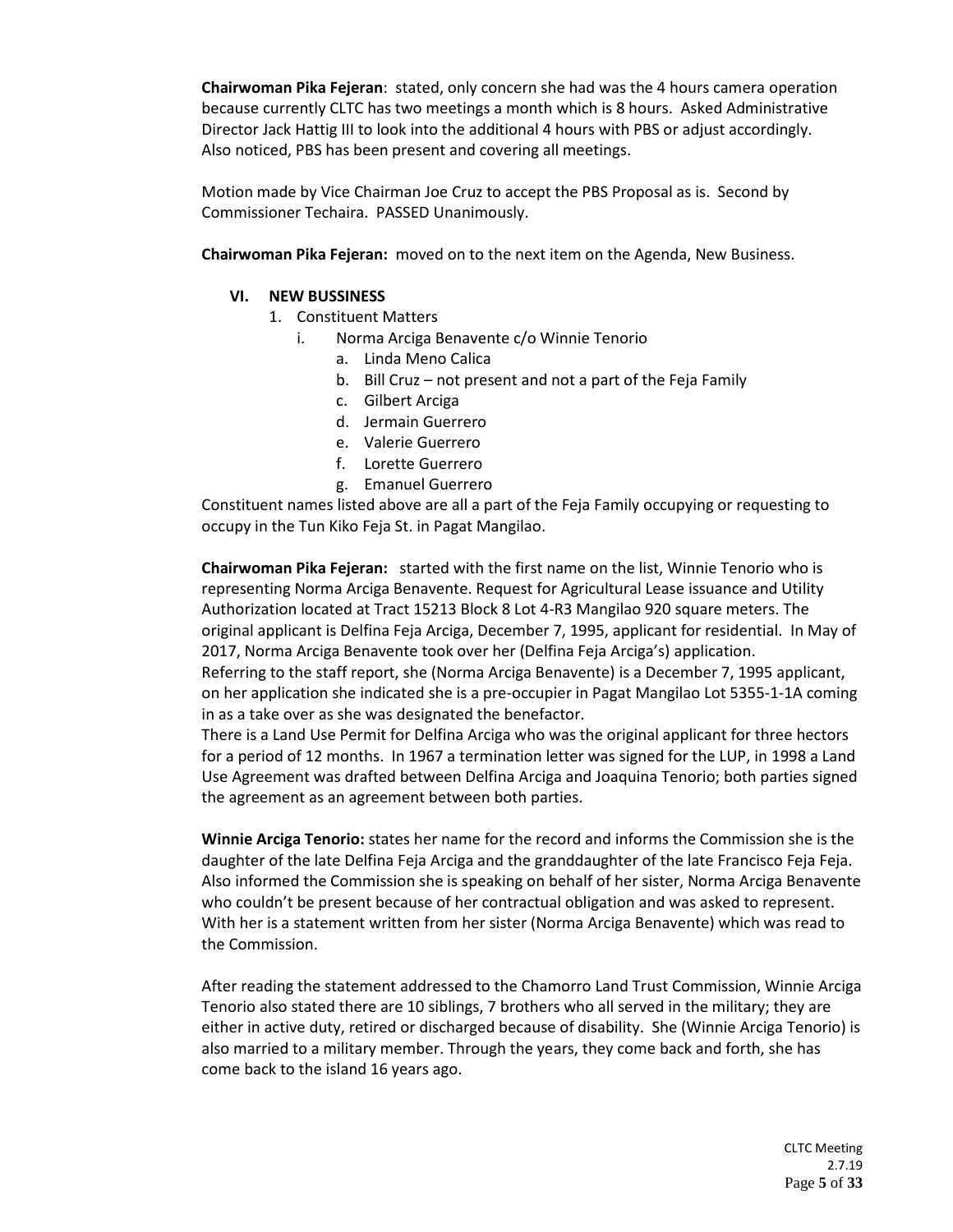**Chairwoman Pika Fejeran**: stated, we (CLTC) is aware you (Winnie Tenorio) is speaking on Norma's behalf and asked Winnie Tenorio if she has anything to represent on her behalf. Because presenting on her behalf referring to Norma Arciga Benavente, she is basically requesting for a lease to be issued to her.

**Winnie Arciga Tenorio:** in response to Chairwoman Fejeran's statement, Norma is speaking on behalf of all of us sibling.

**Chairwoman Pika Fejeran:** replied and asked do you all want to be issued a lease?

**Winnie Arciga Tenorio**: in response to Chairwoman Pika's question, yes.

**Chairwoman Pika Fejeran**: asked Winnie Arciga Tenorio, how many siblings are there and asked for the names of the children of the original applicant, Delfina.

**Winnie Arciga Tenorio:** in response, there are 10 of us and provided the 10 names. Roque Feja Arciga, Frances Feja Arciga, Gilbert Feja Arciga, Ernie Feja Arciga, Winifreda Arciga Tenorio, Norma Feja Arciga Benavente, Michael Feja Arciga, Gerald Feja Arciga, Arcenio Feja Arcenio Jr. and Raymond Feja Arciga

**Chairwoman Pika Fejeran:** requested to get oriented on the property Winnie Tenorio is talking about and asked Winnie Arciga Tenorio if she knows who are occupying on the properties shown on the TV screen.

**Winnie Arciga Tenorio:** responding and stating who is staying on the properties as it is being pointed out on the TV screen.

**Chairwoman Pika Fejeran:** stated, there are currently 3 homes on the property, Gilbert's, yours (Winnie) and Norma's, the rest is storage…

**Winnie Arciga Tenorio:** in response to Chairwoman Fejeran's statement, correct.

**Chairwoman Pika Fejeran**: generally asked what property is this?

**Land Administrator Margarita Borja:** responded to Chairwoman Pika Fejeran it is Tract 15344.

**Vice Chairman Joe Cruz:** Asked Land Administrator Margarita Borja if it is the same as basic lot 5355-1

**Land Administrator Margarita Borja:** responded to Vice Chairman Cruz's question, yes.

**Vice Chairman Joe Cruz:** asked how many parcels did CLTC create in the tract.

**Land Administrator Margarita Borja**: in response to Vice Chairman Cruz's question, an estimated amount given 30, 40.

**Chairwoman Pika Fejeran**: stated under Norma Arciga Benavente, a staff report provided indicates a Land Use Permit was drafted under Delfina Arciga and Joaquina Tenorio.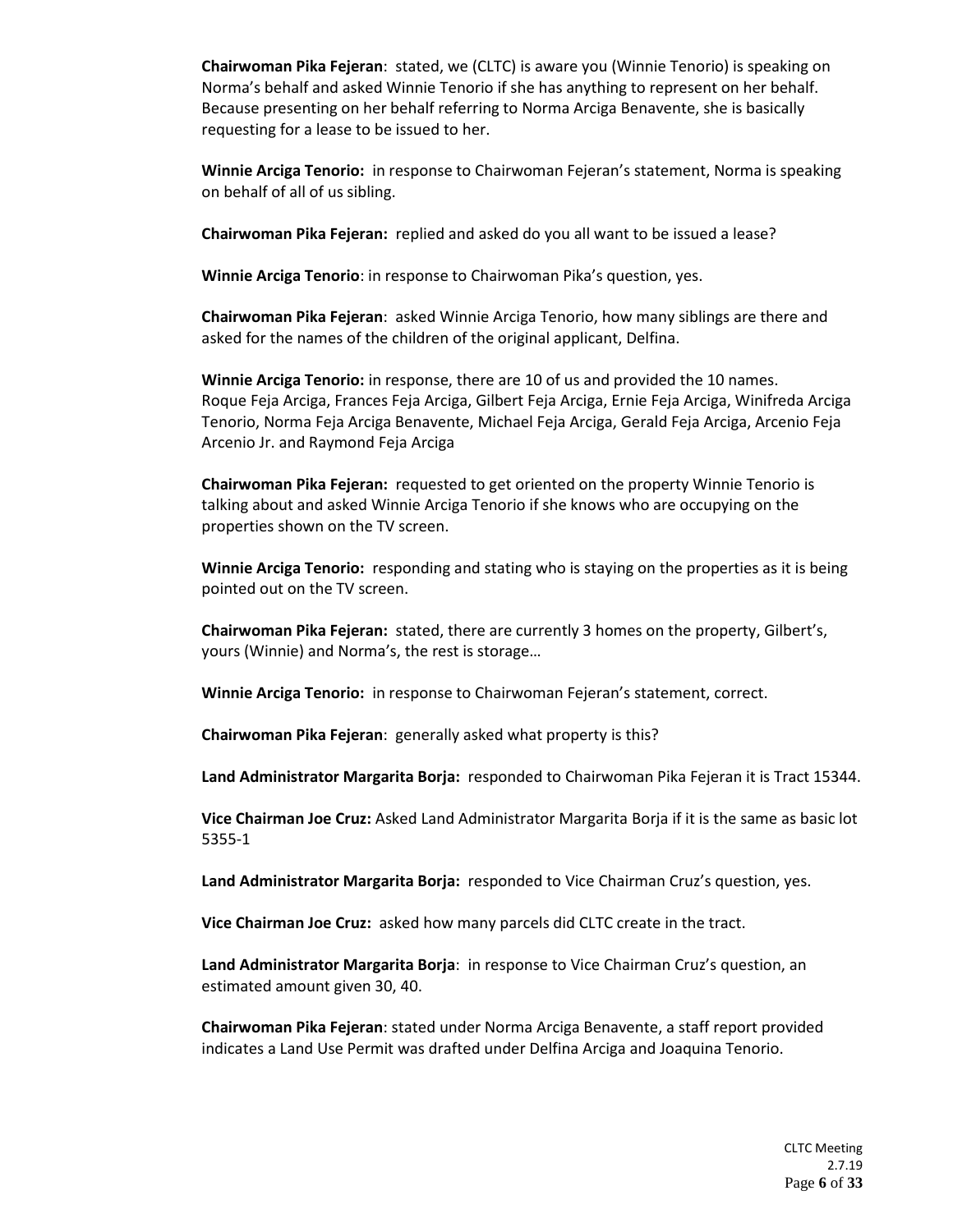**Winnie Arciga Tenorio:** in response to Chairwoman Fejeran's statememt, Joauina Tenorio is her mother in law. At the time, her husband was in the Military and they (Winnie Arciga Tenorio and her husband) would come back and forth, she occupied the house they live in now.

**Chairwoman Pika Fejeran**: stated on the staff report for Winnie Arciga Tenorio, it says, a map scheme was approved and signed by Director Borja in 2017 and for the applicant to pursue with the completion of survey. Asked Winnie Arciga Tenorio if she had her property surveyed.

**Winnie Arciga Tenorio:** in response to Chairwoman Fejeran's question, no.

**Chairwoman Pika Fejeran:** asked to see the map scheme

Most recent map scheme shown on TV screen.

**Chairwoman Pika Fejeran:** stated the LUP held by Delfina Arciga since 1962.

**Land Administrator Margarita Borja:** chimed in and advised Chairwoman Pika Fejeran that in 1962, 1956 all those years leading up to 1967 has been 3 hectors. From 1972 every year after that was an acre for Delfina. And the LUP that CLTC has under Delfina Arciga is in 1984 for the once acre property. It went from 3 hectors to 1 acre, from the 60's, 1972, '73, '74, all the way to the 1984 it dropped to 1 acre. That is what CLTC has in file that Delfina Arciga signed. The original file is under Arcenio Arciga. Again, that is the file CLTC has and all the LUP agreements are in file with Delfina's signature.

**Winnie Arciga Tenorio:** chimed in, yes there is an LUP agreement for Arcenio Arciga.

**Land Administrator Margarita Borja:** in response to Winnie Arciga Tenorio, all the LUP agreements are all in the file. It was Arcenio Argica at one time which was the 3 hectors and then they (Arcenio and Delfina Arciga) joined together and it was still the 3 hectors.

**Winnie Arciga Tenorio:** asked to see the file and what was signed by Delfina Arciga

**Land Administrator Margarita Borja:** showed and explained to Winnie Arciga Tenorio what was in the file and what was signed by Delfina Arciga.

**[Multiple Discussion Ensues]**

**Winnie Arciga Tenorio:** asked to interject and states the lease shown in file indicates the lease is effective the 1<sup>st</sup> of January 1983, also informed the Commission her mom, Delfina didn't sign it until March  $1<sup>st</sup>$  1983 and expressed concerns in regards to her mom signing the documents and may have only been presented the signature page instead of the whole lease. Stated how will she know if her mom read the whole lease or was only given the last page to sign.

**Winnie Arciga Tenorio:** stated and informed the Commission she (Winnie Arciga Tenorio) will not accept that her mother only signed for one acre. We referring to the Arciga / Feja families have been at the property for 60 years and feels the family has been ousted out and ever body else is coming in.

> CLTC Meeting 2.7.19 Page **7** of **33**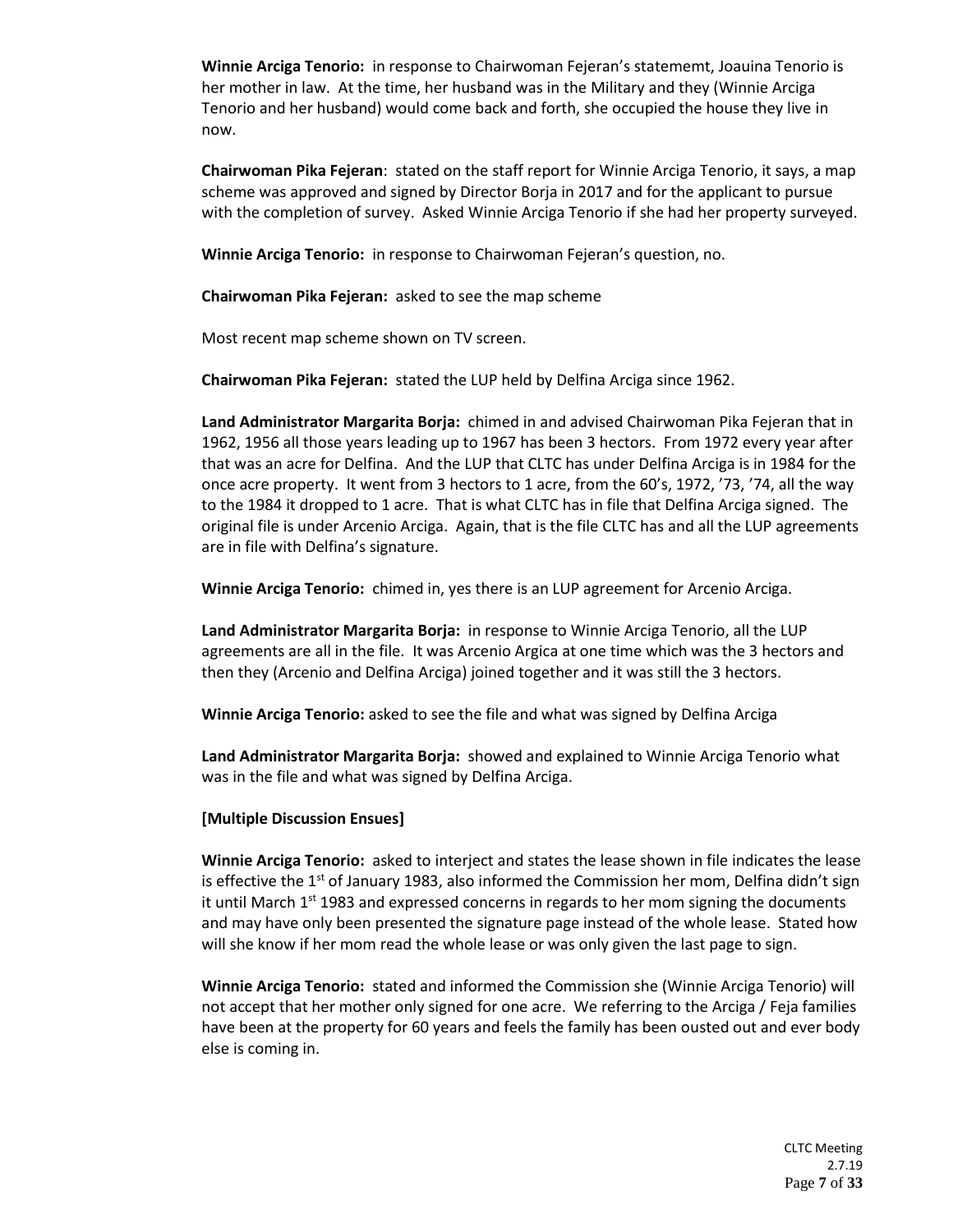**Chairwoman Pika Fejeran**: asked Winnie Arciga Tenorio, who is coming in and to give the Commission and idea of who is coming into the property.

**Winnie Arciga Tenorio:** in response, to Chairwoman Pika Fejeran's question, there is a lot of people coming in. Some, are people that are not recognized as family. The squatters that live behind her mother's place is what she, Winnie Tenorio wants to know how did they (Arciga Family) loose that piece of property.

**Chairwoman Pika Fejeran:** Asked Winnie Tenorio to point out on the TV screen the property she is referring to.

**Family Member Chimed in:** informed the commission, their mom referring to Delfina Arciga has 10 kids and asked how are 10 kids going to fit on the one acre?

**Chairwoman Pika Fejeran**: informed and explained to Winnie Arciga Tenorio and the rest of the Feja Families, it is an issue CLTC is facing today. CLTC is only issuing half acre lots, in the future should the lessee have 6 children, CLTC is still going to be faced with the same situation you (Feja) are faced with today. The 6 children are going to come into CLTC and ask, where is my property, we have been staying here since….it will be the same situation. Expressed to the Feja families the Commission appreciates them (Feja Family) coming in and going before the board. The Commission wants to get to the bottom of the problem but the Commission also needs to understand and know the facts of the case before making any decisions. Asked Winnie Arciga Tenorio if it is only the property that was originally under her mother or if it is the whole area.

#### **Multiple response**

#### **[Multiple Discussion Ensues]**

**Chairwoman Pika Fejeran:** stated the whole subdivision which you referring to the Feja Families are claiming belonged to your grandmother and grandfather, as shown on the TV screen. And CLTC came in per the Law, CLTC cannot evict you; that has not happened and asked if that is correct.

In response to Chairwoman Pika Fejaran's question, yes, that's correct.

**Chairwoman Pika Fejeran:** informed Winnie Arciga Tenorio, what CLTC had to do, was to subdivide because you referring to Winnie Arciga Tenorio was not occupying the entire property.

**Winnie Arciga Tenorio**: in response to Chairwoman Pika Fejeran's statement, even though they were not occupying did do their due diligence but none of them were granted including her siblings. Restated her mother had 10 children and her (referring to her mother) mind whatever the hectors she had, was supposed to be divided among the 10 children. Because their lives take them to different places such as the military, they couldn't stay and occupy, but they came back. The whole time they were thinking when they retire, they have a place to live but when they came back they found out the area their mother had was parceled out to different people who they don't know and who are not family.

> CLTC Meeting 2.7.19 Page **8** of **33**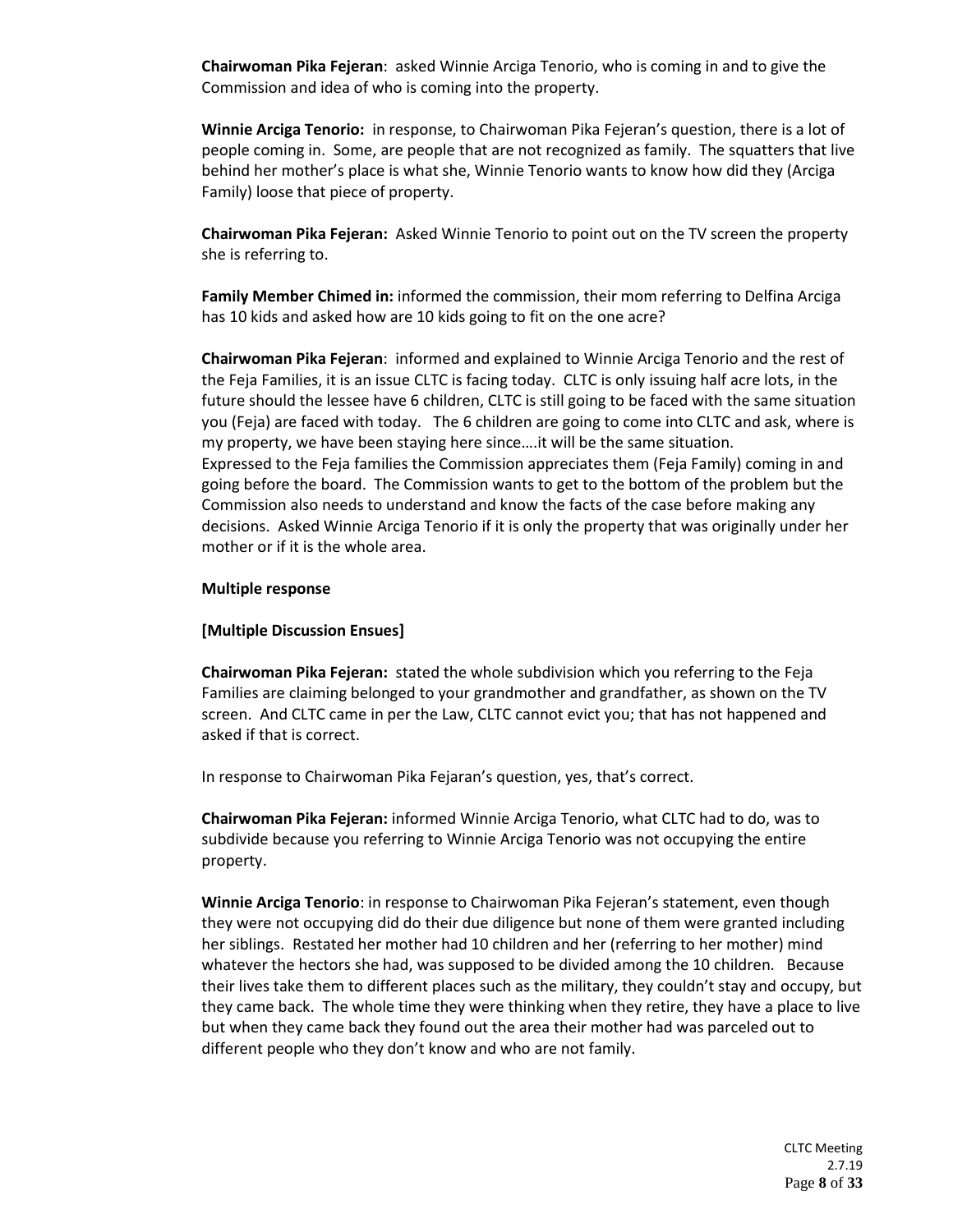**Chairwoman Pika Fejeran:** stated, the documentation was not showing the entire area and was only showing the one acre.

**Land Administrator Margarita Borja:** stated, when she last spoke with Norma, (who Winnie Arciga Tenorio is representing) she (Norma) indicated this whole area (shown on the TV screen) should have been her (their mom, Delfina) 7 acres.

What the CLTC staff did was go back to the property to identify whole the individuals are that are occupying. Norma did confirm she knew none of the individuals. From this area (shown on TV screen)

are the Guerrero's the Santiago's, the Martinez's are a part of the Feja family. Norma did say, that area is a part of her 7 acres, it is the 3 hectors that her mother supposedly own.

Land Administrator Margarita Borja also informed Norma at the time she came into CLTC the area was given to part of the Feja family which was the Santiago family. Believed there was a Santiago family, the area where there is a Jermain Guerrero and another (voice muffled couldn't make out the name) Guerrero family.

**Feja Family member** from the audience chimed in and stated what had happened in '95 their mom the whole side that is red (shown on TV screen) that was hers. On the left side which is Lot 5402 the 4 hectors that their grandfather, Tun Kiko Feja, that was the side that they (referring to family member speaking) were going to occupy.

**Chairwoman Pika Fejeran**: asked for the family member speaking to state his name for the record.

**Jermain Guerrero** stated his name.

**Chairwoman Pika Fejeran:** asked Jermain Guerrero if he is a current lease holder?

**Jermain Guerrero:** in response to Chairwoman Fejeran's question, no, he was never given a lease.

Stated he did the survey and everything but was never given a lease.

**Land Administrator Margarita Borja**: chimed in and informed Jermain Guerrero that Norma claims his (referring to Jermain Guerrero) area is a part of the 7 acres.

**Jermain Guerrero**: stated if you (CLTC) go back to Lot 5402 and start from the beginning, Lot 5402 should have all been divided out and his family should have been given first rights to claim that property, bottom line. Lot 5402 should be divided into the new regulation which is 100 by 200 because it's residential and that will fix the problem.

**Winnie Arciga Tenorio:** stated, she thinks that is the reason why her mother is very disappointed is because they didn't see a lot of their family members get divvied up within the property. They saw a lot of people they don't know. Also stated as she remembers, Pagat Mangilao was only called Pagat, was always the Feja Family; there was always one in and one out. They were young and wanted to venture out into and live in places where there were modern amenities and so on…and they moved away but always come back. The properties were divvied up to different families that were not the Feja Family.

> CLTC Meeting 2.7.19 Page **9** of **33**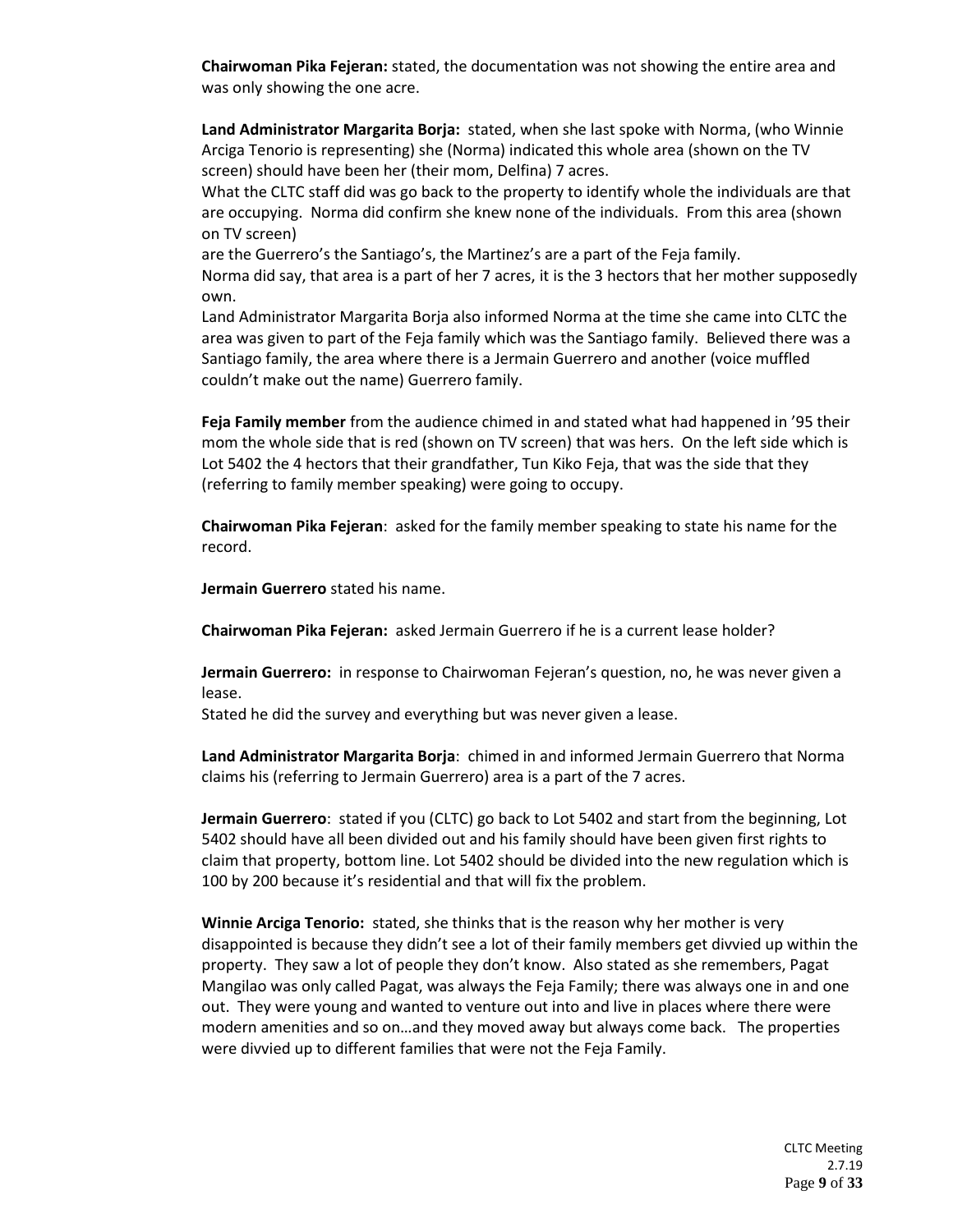**Jermain Guerrero:** chimed in and stated, in all honesty, like the Gilbert Subdivision and asked the Commission what do they want them (referring to the Feja family).

**Vice Chairman Joe Cruz**: Chimed in and asked, who's Gilbert?

# **[Multiple discussion ensues]**

**Jermain Guerrero:** in response, the Subdivision in Yigo; the Government is providing all the amenities and asked the Commission what did they want them to do in the '80s. All that could have been done was farm and even now in the '90s he (Jermain Guerrero) couldn't get a permit and had to build a wooden tin structure.

**Feja Family Member**: chimed in and stated they did apply in 1995.

**Chairwoman Pika Fejeran:** asked the family member for her name

**Valerie Guerrero:** stated her name and pointed out Manuel Guerrero another Feja family member.

#### **[Multiple discussion ensues]**

**Manuel Guerrero:** asked the Commission to place the original lot (shown on TV screen) and stated he would know how much property they have since he is the oldest one and he is the one who remembers.

## **[Multiple discussion ensues]**

**Manuel Guerrero:** stated all these lands are Feja's (shown on TV screen)

**Feja Family Member chimed in:** stated yeah, they referring to the Feja family have 13 hectors.

#### **[Multiple discussion ensues]**

**Manuel Guerrero:** stated all they are asking for is what their grandfather had under is land use.

**Feja Family members:** chimed in stating Arruendo

#### **[Multiple discussion ensues]**

**Chairwoman Pika Fejeran:** stated, one Arruendo is held by one person to be passed to one person

**Land Administrator Margarita Borja:** in response to Chairwoman Fejeran, yes.

#### **[Multiple discussion ensues]**

**Feja Family Member:** chimed in and stated when the years went by, he doesn't know what happened to the Government, but his grandfather's initial hectors was down sized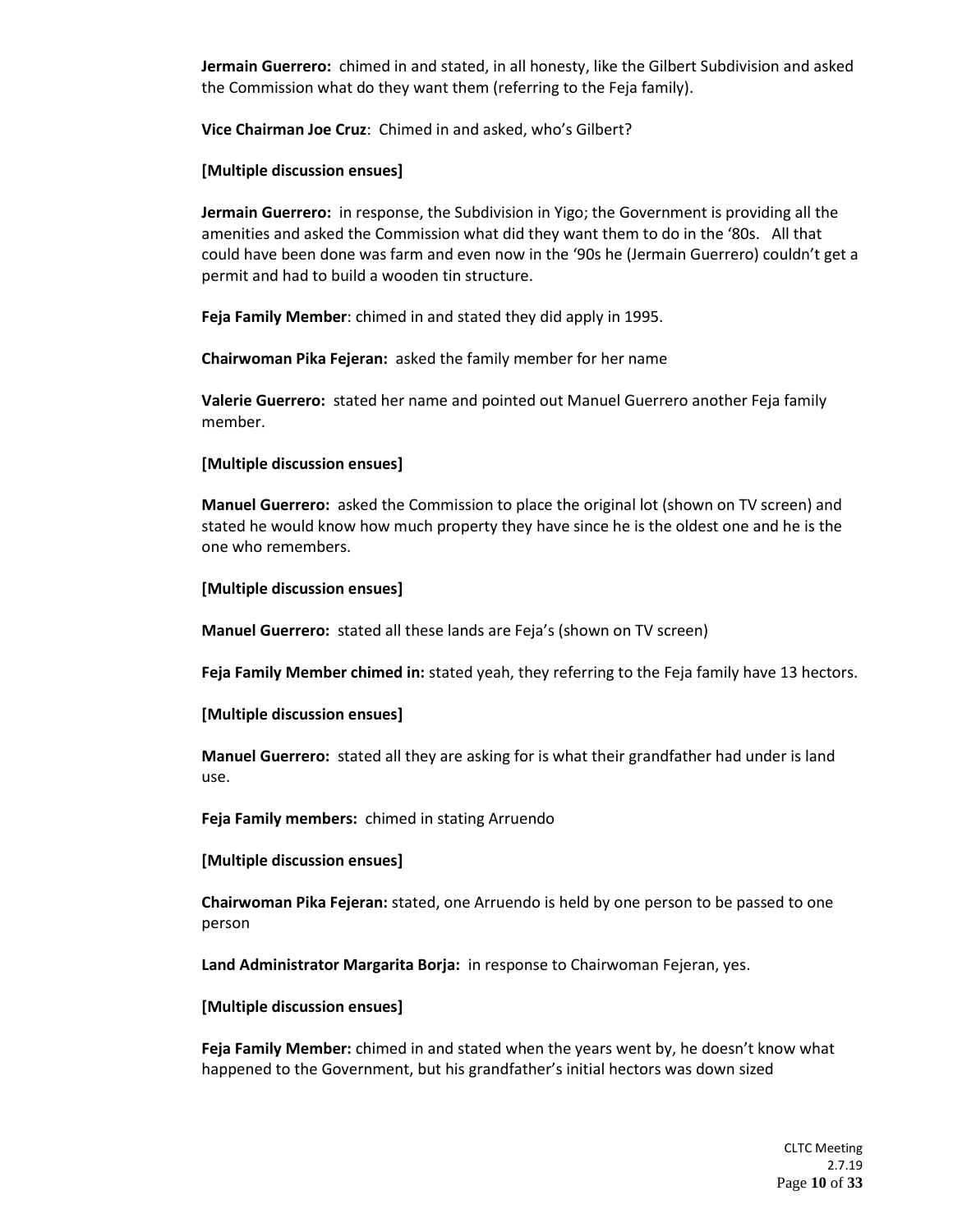**Chairwoman Pika Fejeran:** for clarification and referred to Assistant Attorney General Nicolas Toft

based on her understanding; in the Trust eyes, if one person holds a Land Use Permit or an Arruendo, restated that is one person holding a LUP or an Arruendo, is it up to the Trust to issue that one person one lease and the size of the property? Again asked if that was the discretion of the Trust and as long as we referring to CLTC didn't evict?

**Assistant Attorney Nicolas Toft:** In response, yes.

**Chairwoman Pika Fejeran:** also wanted to confirm if it was as long as the Trust didn't evict them.

**Assistant Attorney Nicolas Toft:** in response to Chairwoman Fejeran's statement, yes.

**Chairwoman Pika Fejeran:** asked the Feja family if they understood what was just asked to the Assistant Attorney General.

**Jermain Guerrero:** chimed in and stated, basically what you, referring to the commission is saying, if his grandfather had 13 hectors and you referring to the Commission decided to take it and apply it to Arruendo under the Chamorro Land Trust, now you can tell him (Feja grandfather) we are only going to give a 100 by 200 (referring to the size in property. And asked the Commission if that is what they are saying? Stated that is wrong and you referring to the Commission can take Arruendo land and go further back; asked where does Arruendo land come from and brought up the Land for the Landless.

**Chairwoman Pika Fejeran:** stated the Land for the Landless is a different program.

**Jermain Guerrero:** in response to Chairwoman Fejeran, he understood it is a different program but you referring to the Commission is basically telling him, the Commission can only give him 1 acre and when you referring to the Commission decides to swap it over to the Trust can only give him 10 feet. Again stated, that is what you referring to the Commission is telling him.

**Chairwoman Pika Fejeran:** stated that is why she is asking the Legal Counsel because back when this was written doesn't think it give those parameters that a lease has to be given that match the Arruendo property or the Land Use property. And asked to be given a few minutes as she checks into what the law states.

# **[Multiple Discussion ensues]**

**Valerie Guerrero:** asked how is it that other families under the Arruendo able to have the whole hectors that were given to them but their referring to the Feja family are not and asked why are they being singled out.

**Feja Family Member:** stated there are inconsistencies.

#### **Chairwoman Pika Fejeran:** agreed

**Winnie Arciga Tenorio:** chimed in and stated, clearly they know it's not going to be an easy fix but asked if they, the Feja family can be given an opportunity to claim their land.

> CLTC Meeting 2.7.19 Page **11** of **33**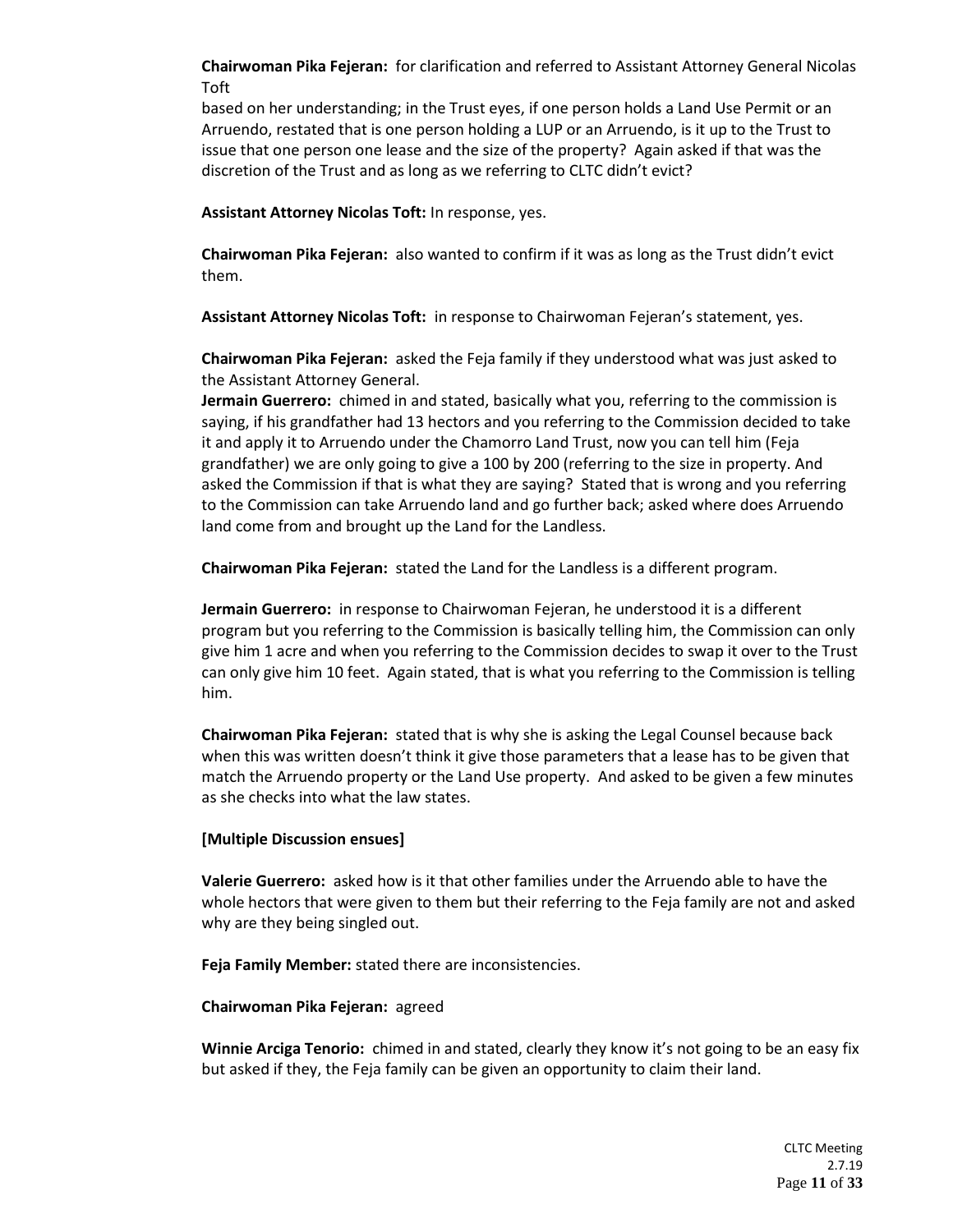**Feja Family Member:** stated in light of everything that was said and asked to introduce himself formally and stated his name as Gilbert Arciga and the son of the late Delfina Arciga. Also suggested to revamp and change all the laws and move forward so their families can get their leases.

**Chairwoman Pika Fejeran:** to confirm, asked if he, Gilbert Arciga is asking to be placed on the lot that he is currently occupying.

**Gilbert Arciga:** in response, yes

**Land Administrator Margarita Borja:** chimed in and stated, Gilbert Arciga, Winniefreda Arciga Tenorio and Norma Arciga Benavente.

**Chairwoman Pika Fejeran**: stated, the three of you referring to Gilbert, Winniefreda and Norma are occupying Lot 15344 tract 8 and 9.

**Land Administrator Margarita Borja:** also stated Jermain Guerrero is also ready to be issued leases.

**Commissioner Techaira:** stated they are all getting their own lots.

**Chairwoman Pika Fejeran**: asked who would take the bigger portion as shown on the TV screen.

**Land Administrator Margarita Borja:** said it would be Norma Arciga Benavente and repeated that she referring to Winnie is here for Norma Arciga.

**Chairwoman Pika Fejeran:** asked what about Lot 4-3 and 4-2

**Land Administrator Margarita Borja:** in response to Chairwoman Fejeran's question, Lot 4-2 is Gilbert Arciga and 4-3 is Winniefreda Tenorio, 4-R3 is Norma Arciga Benavente then across the street number 21 is Jermain Guerrero. (Lots shown on TV screen)

**Gilbert Arciga:** stated he didn't like the lot shape (Lot shown on TV screen) and asked to change it to a perfect square.

**[Multiple Discussion ensues]**

**Feja Family Member** asked who is on lot 4-1 (Lot shown on TV screen)

**Chairwoman Pika Fejeran:** replied, the lot is under Arellie Garcia

**Feja Family Member:** in response, said they referring to the Feja family does not know who that person is.

**[Multiple Discussion ensues]**

**Jermain Guerrero:** chimed in and stated if there is a lease on it then there is a lease on it and informed the family to just start taking whatever is left for the Feja Family.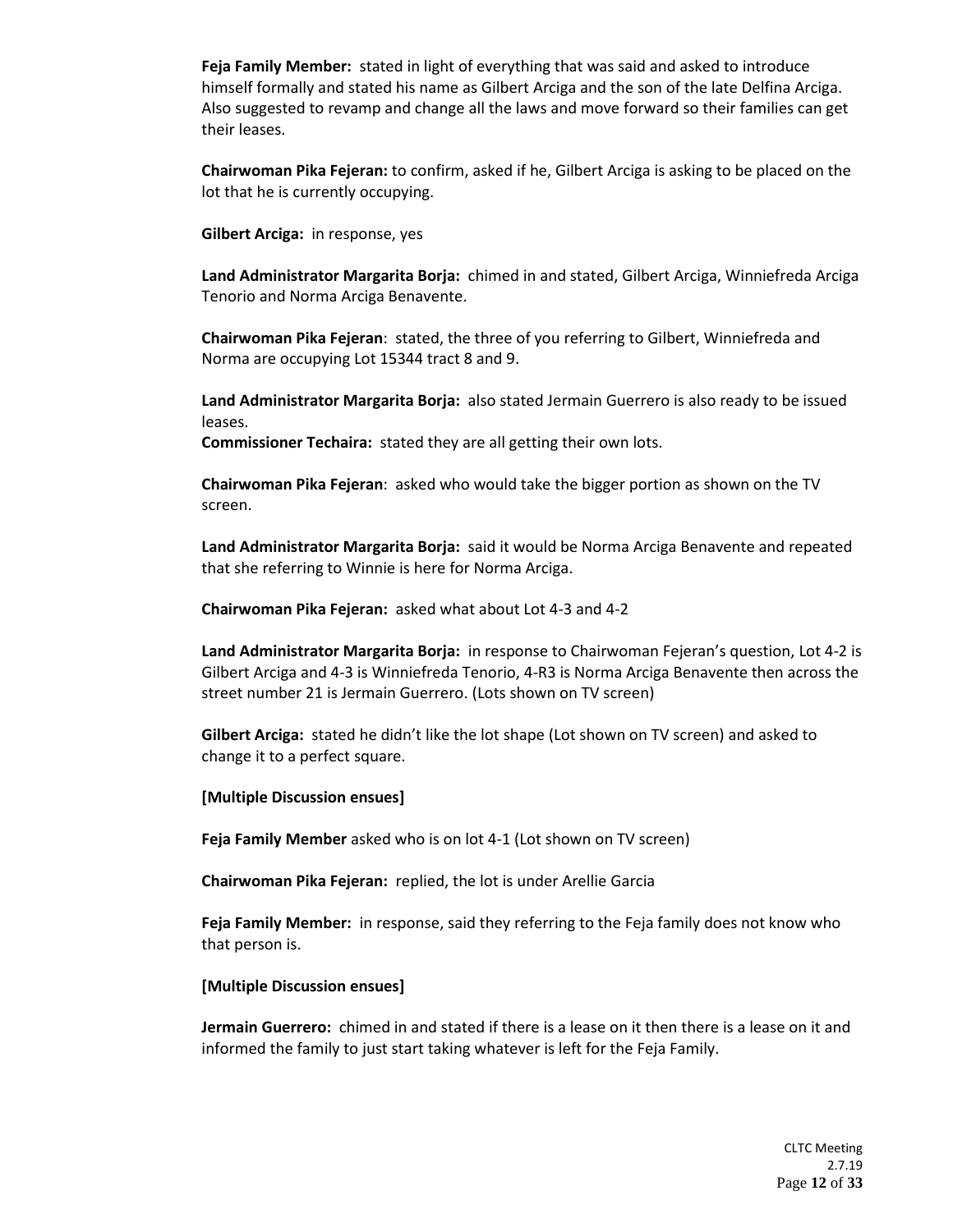**Valerie Guerrero:** stated Lorette Guerrero came in and they are trying to get that part (Lot shown on TV screen)

**Chairwoman Pika Fejeran:** asked where does Lorette Guerrero want to be placed? And informed the Feja family, it would be helpful to inform the Commission where they are all currently occupying. If there is conflict within the family, that needs to be fixed.

#### **[Multiple Discussion ensues]**

**Jermain Guerrero:** lot shown on TV screen and directs where Lorette Guerrero is.

**Emanuel Guerrero:** stated the lot behind Lorette Guerrero there is no body staying there.

#### **[Multiple Discussion ensues]**

**Land Administrator Margarita Borja:** informed Chairwoman Fejeran, Lorette is a part of the 102 list referring to the 102 switched list on hold.

#### **[Multiple Discussion ensues]**

**Gilbert Arciga:** Asked for a copy of the CLTC rules and regulations

**Chairwoman Pika Fejeran**: in response, yes.

**[Multiple Discussion ensues]**

**Winnie Arciga Tenorio:** Asked the Commission what is the next step?

**Chairwoman Pika Fejeran:** in response to Winnie Arciga Tenorio, she still has a lot of questions that the Commission needs to figure out.

**Winnie Arciga Tenorio:** stated the meeting held is her second meeting to attend and asked if she still continues to attend every meeting held to get an update.

**Chairwoman Pika Fejeran**: in response to Winnie Arcigia Tenorio stated the Commission is not ready to figure that referring to Winnie's question out right now. The Commission wants to figure out what was currently presented before moving on. The Commission needs to figure out how to tackle the situation.

**Winnie Arciga Tenorio:** in response, acknowledged Chairwoman Pika Fejeran.

**Gilbert Arciga:** asked if the referring to the Feja family still come to the next meeting?

**Chairwoman Pika Fejeran:** stated the discussion is not closed and the Commission is still talking about it to try to figure a way forward.

**Winnie Arciga Tenorio:** informed the Commission she tried to go onto the CLTC website to look for the agenda and stated she's not sure if it was the correct website but there's a lot of stuff on the website and wasn't able to view the agenda.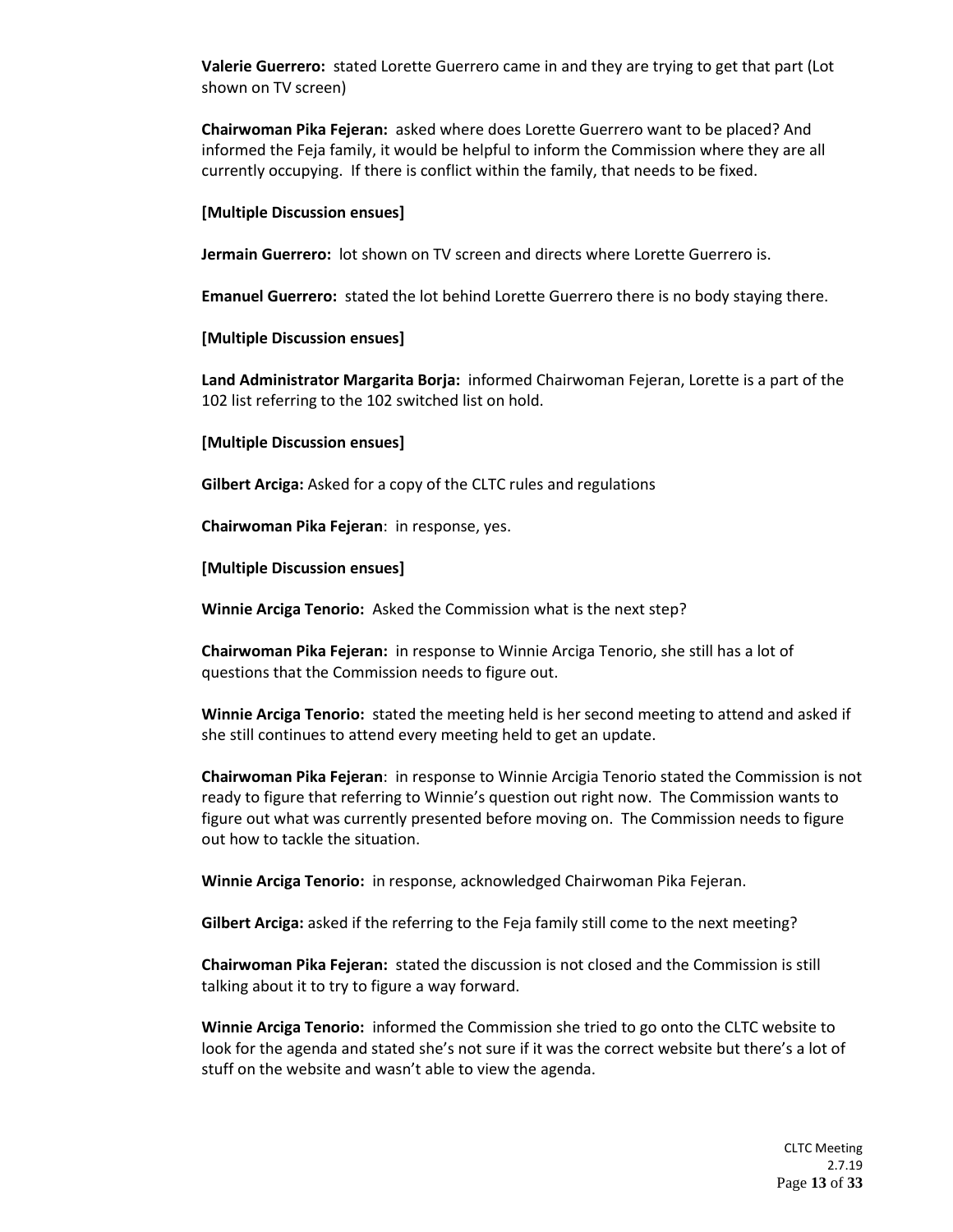**Administrative Director Jack Hattig III:** stated the website is under the Department of Land Management and gave instructions on how to view items under CLTC. dlm.guam.gov and click on CLTC on the bottom.

#### **[Multiple Discussion ensues]**

**Chairwoman Pika Fejeran:** stated what would be very helpful for the Commission and asked for a family tree.

**Valerie Guerrero:** in response, informed the Commission Francisco Feja Feja only has five kids.

#### **[Multiple Discussion ensues]**

**Chairwoman Pika Fejeran**: restated she would like to see those who are the main applicants. Delfina Arciga, Francisco Feja Feja…

**[Multiple Discussion ensues] Chairwoman Pika Fejeran:** wanted to figure out who has a lease, who doesn't have a lease, who is occupying….

**Emanuel Guerrero:** stated he has a lease.

Feja Family member stated she doesn't have a lease

**Chairwoman Pika Fejeran:** asked for her name.

Feja Family Member stated her name as Linda Calica and her maiden name is Feja.

#### **[Multiple Discussion ensues]**

#### **[Gilbert Arciga speaking out among other discussion]**

**Chairwoman Pika Fejaran**: referring to Gilbert Arciga she understands the situation with him, Norma and Winnie, the Commission is kind of clear for that property and the Commission will be in touch with them. Thanked them.

**Chairwoman Pika Fejeran**: moving on to Francisco Feja Feja on the other side of the road.

Family member speaks out and confirmed it is on the other side of the property the Arciga's were discussing.

**Chairwoman Pika Fejeran:** asked for the family member to state her name for the record.

**Valerie T. Guerrero:** stated her name

**Emanuel T. Guerrero:** also stated his name

**Jermain Guerrero:** also stated his name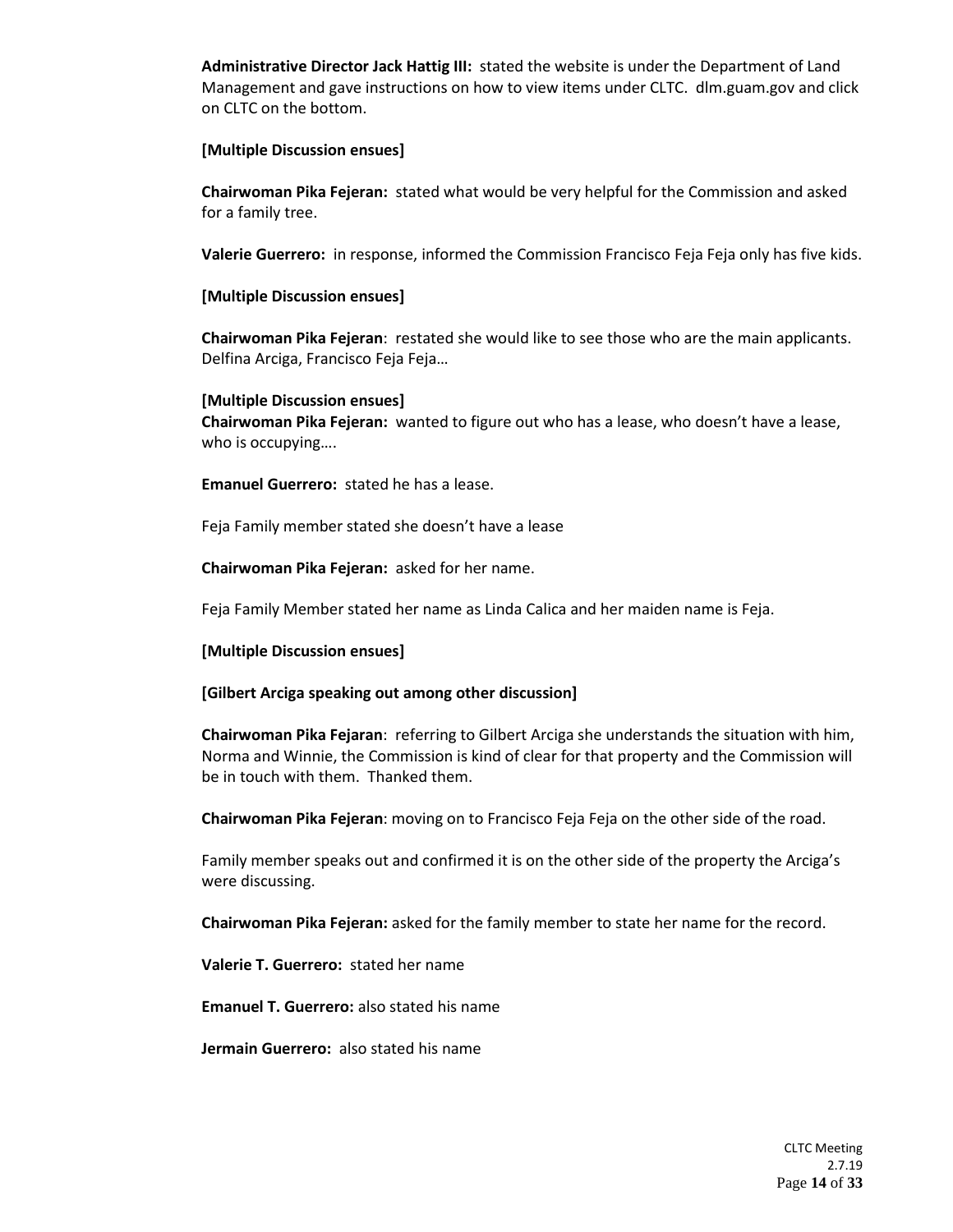**Chairwoman Pika Fejeran:** addressed the Guerrero / Feja family. Started with Emanuel Guerrero who currently has recorded agriculture lease and asked where is the property (shown on the TV screen)

**Emanuel Guerrero:** described where the property is located (shown on the TV screen)

**Chairwoman Pika Fejeran**: asked to explain why they are appearing before the Commission

**Valerie T. Guerrero:** in response, for the Feja, the Arruendo and wanted to find out what happened to their grandfather's Arruendo. Based on what they were told by Delfina Arciga was to apply and state on the application Francisco Feja Feja as the pre-occupier. They (the Guerrero/Feja family) wanted to stay and occupy what Tun Kiko Feja already had. Also explaining, their (Valerie Guerrero) already started. But one of their family members came in and tried to build, that family member was told they couldn't build, couldn't get water, couldn't get power so the family member stopped and other family members. So now, that is the reason why no one is living there.

**Jermain Guerrero:** chimed in and stated it was difficult for them at the time especially they were younger. A lot of them had to move out and rent a home and move into the villages. Recently now, there is the VA who helps with building a home and they (Guerrero / Feja Family) would like to be afforded the same opportunity; feels the opportunity should be afforded to them because they were there in the beginning. Because of the situation, they were forced to move out.

**Chairwoman Pika Fejeran:** addressed Jermain Guerrero and stated (lot shown on TV screen) it looks like this was assigned to you but you just don't have a lease?

**Jermain Guerrero:** in response to Chairwoman Fejeran, yes. He was given a letter, was called to go into the office about 10 years ago. He forgot who was the director at the time but was told they (CLTC) is not going to issue any leases because of some issues.

**Chairwoman Pika Fejeran:** to reconfirm, asked if what 10 years ago. Looking at the staff report prepared, also stated he was issued a survey authorization.

**Jermain Guerrero:** in response, the property has already been surveyed; Santiago, right next to the property assigned to him was given a lease.

**Chairwoman Pika Fejeran:** asked Jermain Guerrero if Gregory Quinata Santiago is his…

**Jermain Guerrero:** in response, he is the Stepdad.

**Chairwoman Pika Fejeran:** asked if he has a lease

**Jermain Guerrero:** in response, if he is correct yes he does have a lease.

**Vice Chairman Joe Cruz:** asked Land Administrator Margarita Borja if it is safe to say you assigned on him referring to Jermain Guerrero on Tract 1513 Block 9 Lot 21, based on the scheme in file because the staff report indicates basic lot a portion of Lot 5402. What is the status of the surveyed? Was the map approved?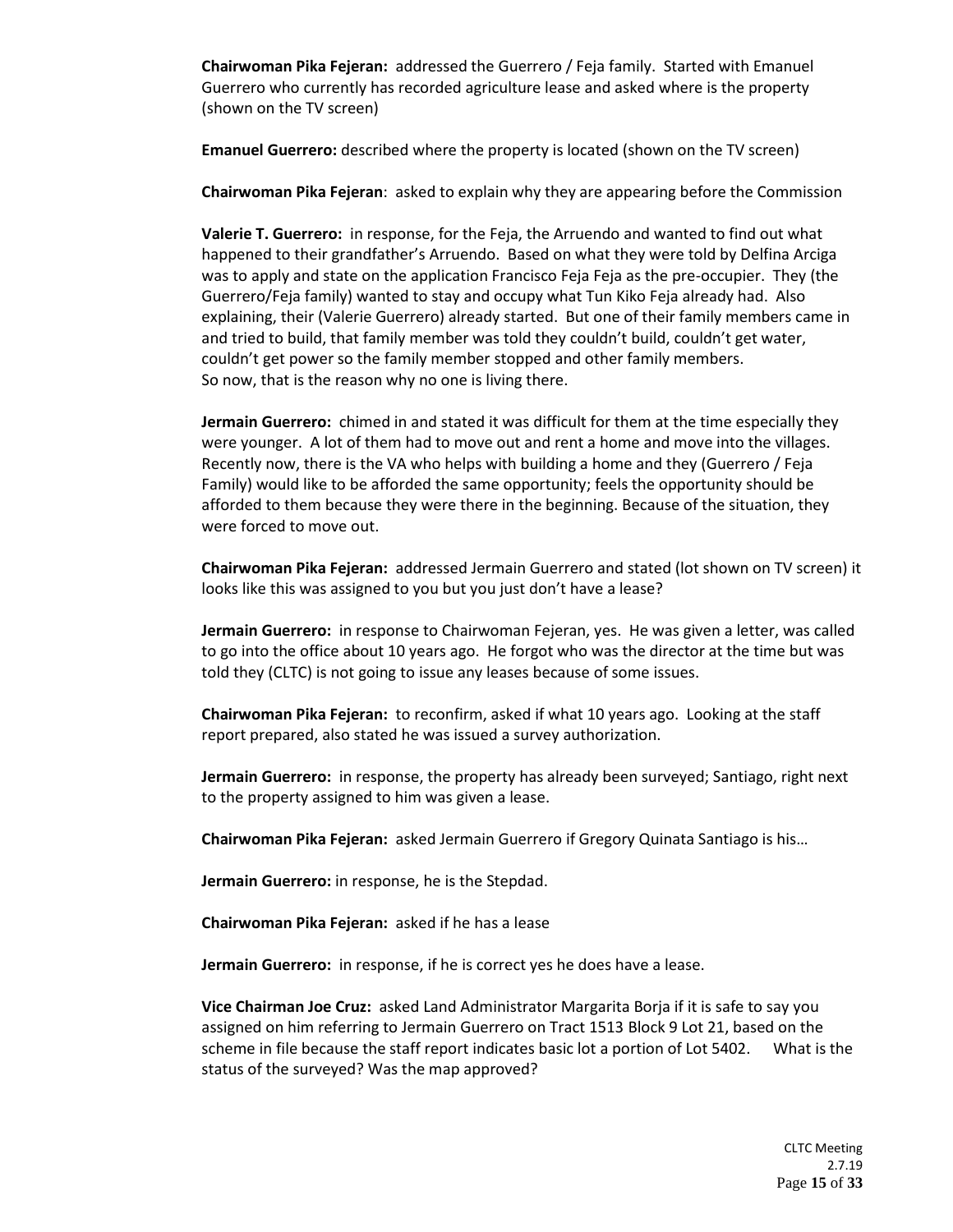**Land Administrator Margarita Borja:** in response to Vice Chairman Cruz's question, it was probably an in house surveyed that was done prior to 2012.

## **[Multiple Discussion ensues]**

**Jermain Guerrero:** stated to use the map of Frederiko Quinata Santiago because the survey was done for all three lots (Lots shown on TV screen).

# **[Multiple Discussion ensues]**

**Land Administrator Margarita Borja:** informed the Commission, they (CLTC Staff) did find an in house approved map done in 2007; in 2017 or 2016 there was a public law that allowed the Chamorro Land Trust to accept all in house approved maps that were done from 2012 and back.

**Chairwoman Pika Fejeran:** asked Land Administrator Margarita Borja if this qualifies. (referring to Jermain Guerrero's in house approved map)

**Land Administrator Margarita Borja:** in response, yes it does qualify but can only be used as an exhibit to the lease; back then Jermain's lot was described as Lot 5402-R4NEW-30 which is now Tract 15344.

# **[Multiple Discussion ensues]**

**Jermain Guerrero:** informed the Commission; when he first applied, he applied for all three lots, it was all one piece of property and we referring to his family had all three lots surveyed.

**Land Administrator Margarita Borja**: referred to Jermain Guerrero and stated, it was for Frederiko Quinata Santiago, Jermain Guerrero, Abraham Guerrero and on the top side (lots shown on TV screen)

was for Francisco Cruz Feja and that is the lot that is supposed go to Doris Santiago who is the beneficiary for Francisco Cruz Feja.

**Emanuel Guerrero:** informed the Commission, stated the beneficiary was him from his uncle (Francisco Cruz Feja) and doesn't understand how it was transferred to his sister but that is okay it's still within the family.

Chairwoman Pika Fejeran: in response okay and you (Emanuel Guerrero) still have your property and occupying it right?

Emanuel Guerrero: in response to Chairwoman Fejeran, yes.

Chairwoman Pika Fejeran: moving onto Valerie Guerrero and asked where is her lot?(Lots shown on TV screen)

Valerie Guerrero: in response to Chairwoman Fejeran, I don't know

Multiple response from family members: right there….right where the clearing is (lot shown on TV screen)

# **[Multiple Discussion ensues]**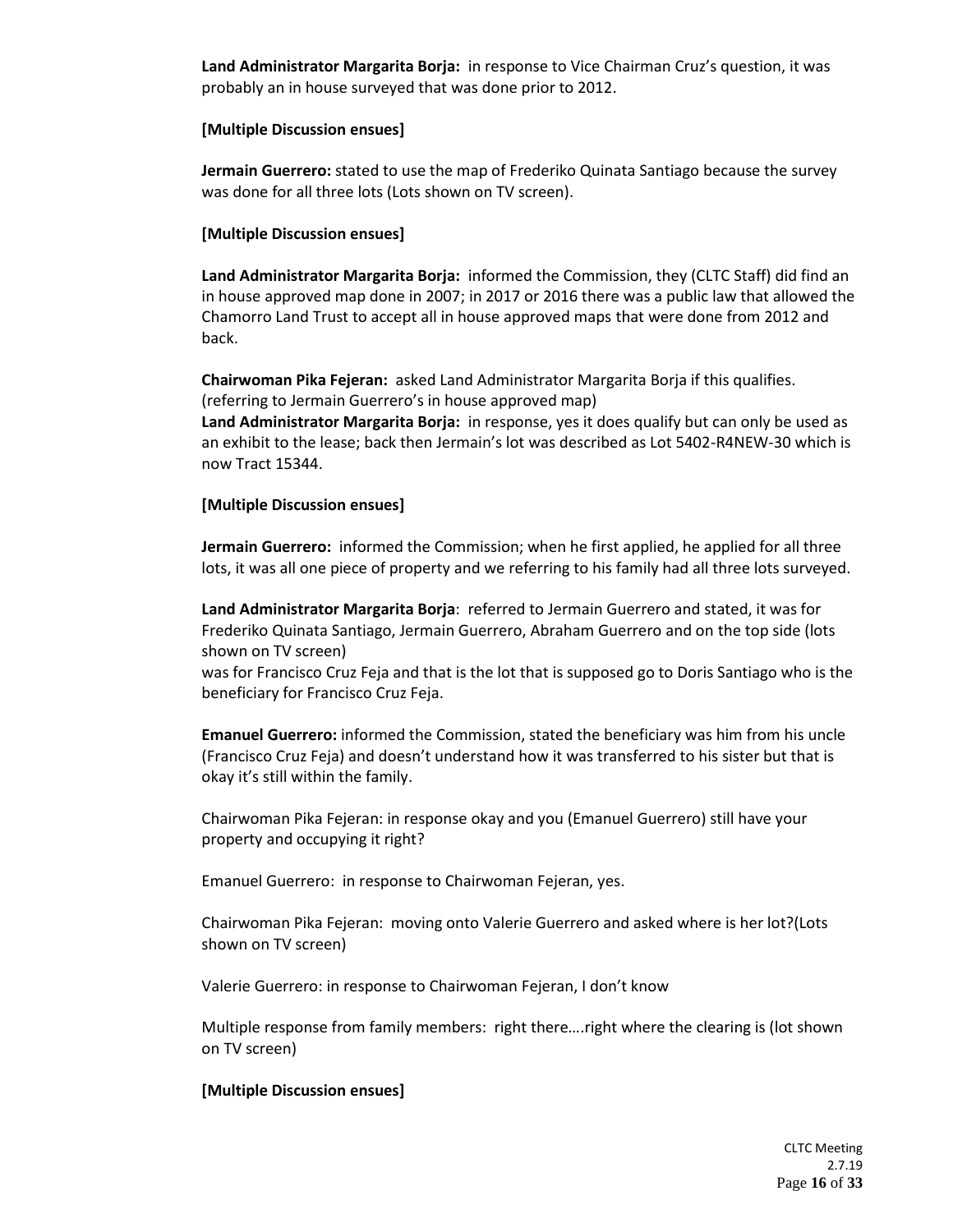**Chairwoman Pika Fejeran:** asked if (lot shown on TV screen is Lorette's)

**Valerie T. Guerrero:** in response, yes and informed the Commission that she and Lorette are trying to switch back in regards to their application time. Informed the Commission, Lorette is not able to attend the meeting.

**Chairwoman Pika Fejeran:** in response to Valerie Guerrero, that is okay, her testimony was heard at the legislature several times.

Stated, the switched happened, in 2010 she (Valerie Guerrero) requested to switch with her sister Lorette and it was approved in 2013, then after the switch of the date and time, her sister Lorette was issued a lease and the lease is for the property that is cleared (Lot shown on TV) so that means you (Valerie) are still waiting in line, parse…and asked what is Valerie Guerrero's application date and time.

**Valerie Guerrero:** in response, she switched with her sister Lorette so she would be going by Lorette's original application date and time.

**Chairwoman Pika Fejeran:** Asked Valerie if she is asking for a lease in the area (lot shown on TV screen).

**Land Administrator Margarita Borja:** informed the Commission that Valerie is coming in under Emanuel Guerrero, Francisco Cruz Feja has an agriculture and a residential application. Emanuel was named as a beneficiary to Francisco Cruz Feja; he is requesting to give up his rights to that application to Valerie.

**Chairwoman Pika Fejeran:** for more clarification summarized the situation, Francisco Cruz Feja, December  $7<sup>th</sup>$  applicant at 10:34 a.m. currently has an Agriculture application and a residential application. For the Agricultural application, Mr. Cruz Feja passed away and Emanuel Guerrero is the beneficiary.

**Emanuel Guerrero:** chimed in and stated he wants to give it to his daughter (Valerie).

**Chairwoman Pika Fejeran:** asked Emanuel Guerrero if he is the son of Francisco Cruz Feja

**Multiple response from family**: he doesn't have kids.

**Chairwoman Pika Fejeran:** asked if Emanuel if he is the nephew

**Emanuel Guerrero**: in response, yes.

**Chairwoman Pika Fejeran:** asked if Francisco Cruz Feja designate a beneficiary

**Land Administrator Margarita Borja:** in response, yes he designated him, Emanuel Guerrero.

**Chairwoman Pika Fejeran:** reconfirmed and stated, he, Francisco Cruz Feja designated him Emanuel Guerrero as a beneficiary on his Agricultural application and would like to pass on that application right to Valerie Guerrero (daughter).

**Emanuel Guerrero:** in response, yes that's right.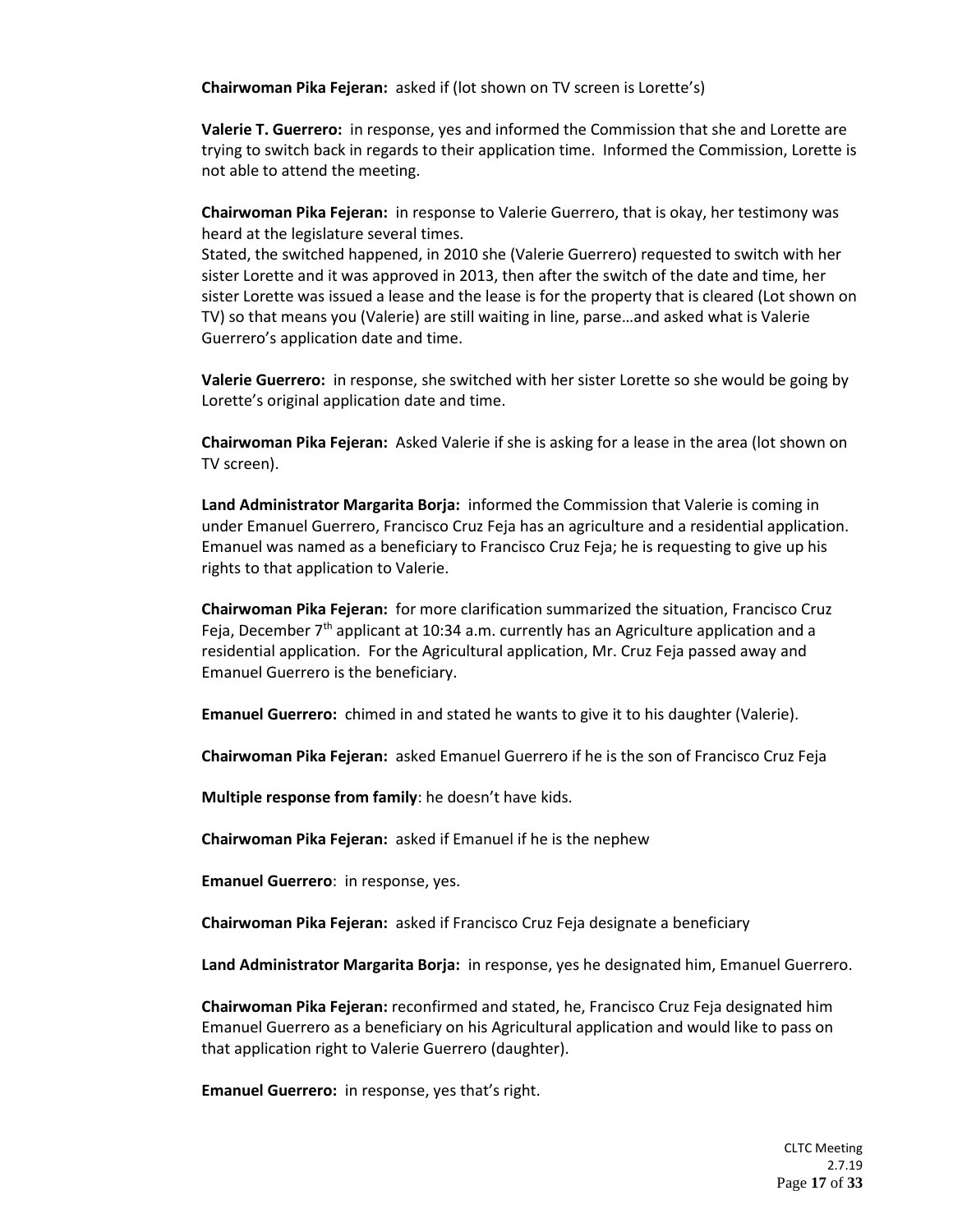**Chairwoman Pika Fejeran**: Informed Emanuel Guerrero that the way the law is written it is not allowed.

**Valerie Guerrero:** stated, at the last CLTC meeting there was someone who transferred their beneficiary rights to someone else.

**Chairwoman Pika Fejeran:** in response and explained that it can be allowed and you can transfer if the lessee holds the lease for 7 years.

**Emanuel Guerrero:** stated, 7 years and he has been living in there for 60 years.

#### **[Multiple Discussion ensues]**

**Chairwoman Pika Fejeran:** stated and informed Valerie Guerrero, the switched with her sister Lorette that was done and now Lorette has a lease was a huge controversy and the Attorney General said that should have never happened.

**Valerie Guerrero:** in response, stated they're penalized for it and their done. **Chairwoman Pika Fejeran:** stated and informed the Guerrero / Feja family that CLTC is trying to ratified and work with the legislature to allow those changes including from beneficiary to beneficiary changes.

**Valerie Guerrero:** asked what happens with the situation with Lorette?

**Land Administrator Margarita Borja:** in response, at the last Public Hearing, Lorette indicated that she wanted to now become a pre-occupier status and work her lease that way to get her off the 102 switch lease list. What will happen, Lorette will revert back to her original application date and time basically switch back with Valerie.

**Valerie Guerrero:** stated and asked where is her lot supposed to be, also stated she should be getting her lease since she applied in 1995. But doesn't see a space for her on the lots shown and asked where would she be placed? Would it be on one of the lots that were discussed or would it be under Francisco Feja Feja. Asked why is there no space for her, if her dad, Jermain, Abraham and Frederiko have assigned lots. What happened and is she going in between everyone else who are not family.

**Land Administrator Margarita Borja:** informed Valerie she holds a 2006 application, you referring to Valerie switched with Lorette. That is why CLTC is unable to move forward; CLTC moved forward with Lorette because of the switch.

We (CLTC) haven't approved the request from Emanuel Guerrero's (Valerie and Lorette's dad) request to give you Francisco Cruz Feja; if that gets approved, CLTC can move forward.

#### **[Multiple Discussion ensue]**

**Chairwoman Pika Fejeran:** (Lot shown on TV screen) asked who is assigned to the lot outlined in red.

**[Multiple response and discussion]** in response, under Francisco Cruz Feja.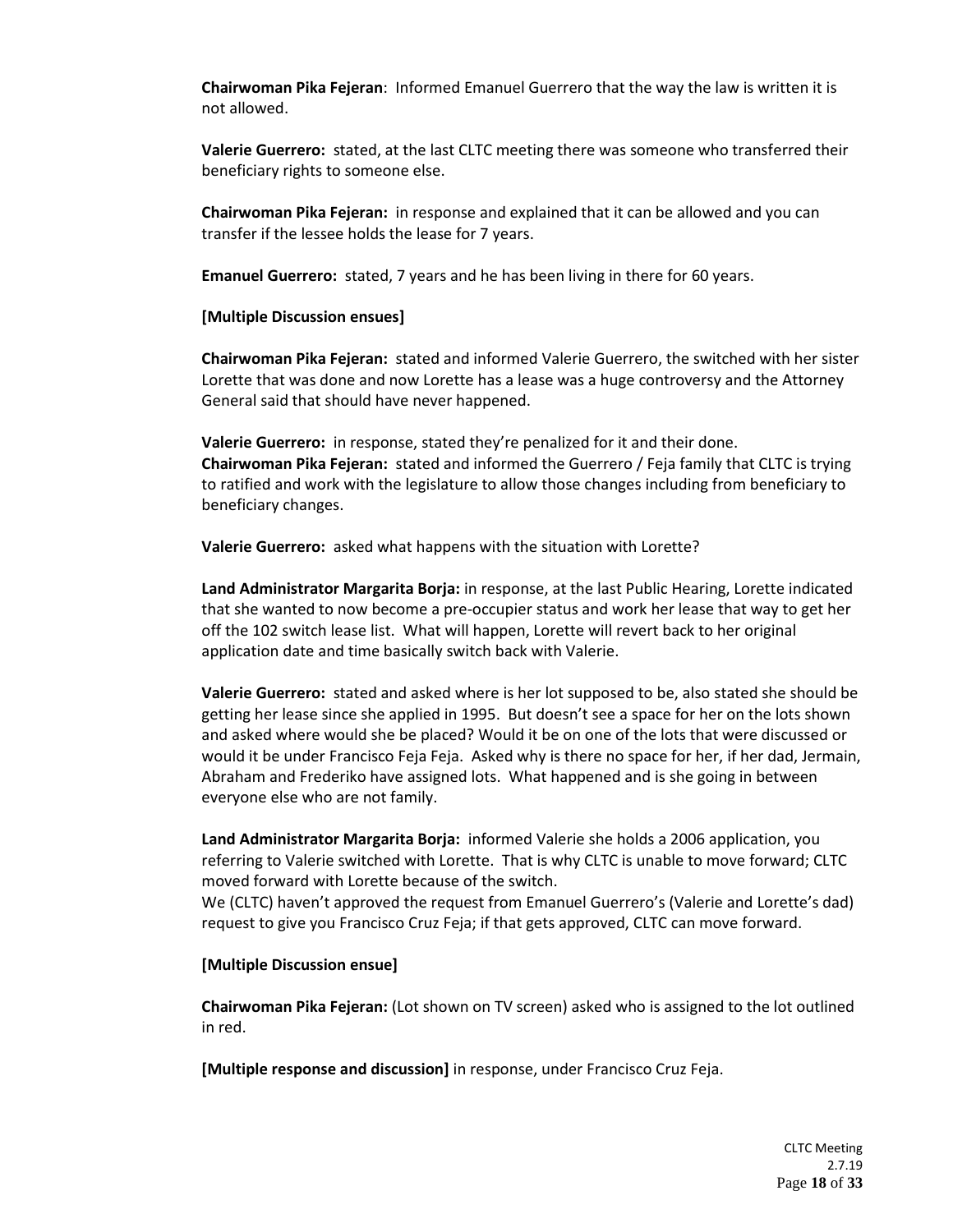# **[Multiple discussion ensues]**

**Chairwoman Pika Fejeran:** stated Valerie switched with her sister Lorette now she is a 2006 applicant. CLTC has an application which was in 1995 that was passed to their father who already has a lease and would like to pass it to Valerie; referred to Assistant Attorney General Nicolas Toft and asked what can CLTC do.

**Assistant Attorney General Nicolas Toft:** in response, not much until the legislature acts on the 102 switch list. The only other possibility is for Lorette to take the lot and allow the 7 years to pass then transfer it and also designate Valerie as the beneficiary in case something happens to Lorette.

Also stated, the problem is they referring to Lorette and Valerie would have to prove they were residing since 1995 or since the acting of the Arruendo.

**Chairwoman Pika Fejeran**: stated, she thinks the records show their family has a long history there referring to the Pagat Mangilao Feja area and doesn't think that is in question. The question is how to get Valerie onto the property.

**Jermain Guerrero:** chimed in and stated the problem can be fixed. The lot outlined in red (Lot shown on TV screen) was the Francisco Cruz Feja area so that is proof that he was occupying the whole property which was the property they surveyed.

**Chairwoman Pika Fejeran:** stated, that is the area the benefactor was Doris Cruz Santiago

**Jermain Guerrero:** in response, yes and because that is the only amount of property they were able to obtain through the laws of Chamorro Land Trust that was the reason why they had to survey that property.

**Chairwoman Pika Fejeran:** asked who is in the property adjacent (Lot shown on TV screen)

**Linda Calica:** in response, stated it was her (Linda Calica)

**Chairwoman Pika Fejeran:** asked Linda Calica if she doesn't have a lease?

**Linda Calica and Land Administrator Margarita Borja:** in response, yes there is lease.

**Linda Calica:** informed the Commission she had one question to ask and stated her daughter is building

a shack behind her (Linda Calica) but didn't apply for Chamorro Land Trust. Linda informed her daughter to occupy the place because it is Tata's place referring to Tun Kiko Feja Feja.

**Jermain Guerrero:** chimed in and stated the surveyed lot there (lot shown on TV screen) the pre-occupier clause occupied the entire lot and only recently was it surveyed out.

**Chairwoman Pika Fejeran:** in response stated the lot outlined in red (Lot shown on TV screen) and there is no one currently there? Asked if that is the residential lease and who is Doris Santiago

**Jermain Guerrero:** in response, yes that is correct and she (Doris Santiago) is his mom.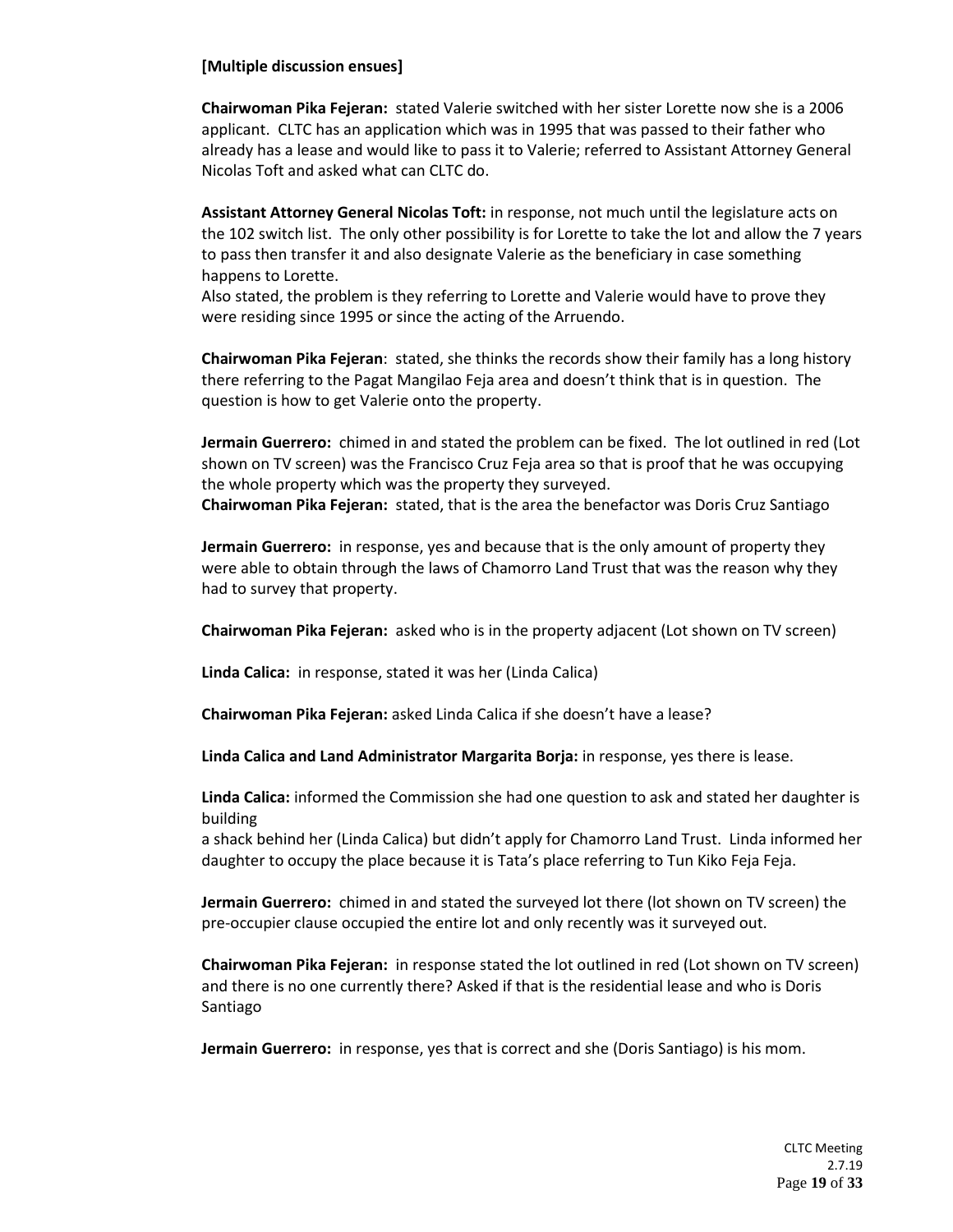**Chairwoman Pika Fejeran:** stated, since that is a lease on an actual property and Jermain's mother is the beneficiary it (based on the file) says your mother has to submit qualifying documents. Asked if Jermain's mother is a Chamorro Land Trust applicant .

**Jermain Guerrero:** in response, yes with property with his step father Frederiko Santiago.

**Chairwoman Pika Fejeran**: stated, she is on that property and the lease but she is also the benefactor for that property. Asked Jermain Guerrero if both Francisco Cruz Feja and his mother Doris Santiago passed away?

**Jermain Guerrero:** in response, yes.

**Chairwoman Pika Fejeran**: asked Jermain if he is asking what is the status of that property? (Referring to the property Doris Santiago had a lease on)

**Jermain Guerrero:** in response, basically yes and asked if it would be okay to place Valerie on that property?

**Chairwoman Pika Fejeran:** stated she thinks that is what CLTC can probably do to that property. Terminated the lease for Francisco Cruz and reissue the lease to Valerie.

#### **[Multiple Discussion ensues]**

**Jermain Guerrero:** asked what can they referring to his family do to get those other lots (Lots shown on TV screen)

**Chairwoman Pika Fejeran:** asked which lots, Calica?

**Jermain Guerrero:** in response, yes Calica's lots

**Chairwoman Pika Fejeran:** in response, she referring to Linda Calica already has a lease.

**Land Agent I John Gumataotao:** chimed in and informed the Commission there was a half acre lot that was parceled out for her, Linda Calica and the remaining half acre was given to a Concepcion.

Also informed the Commission these two lots (Lots shown on TV screen) were issued to people on the waiting list.

**Chairwoman Pika Fejeran:** asked why are the names not shown on the lots and when were the lease issued?

**Land Agent I John Gumataotao:** in response to Chairwoman Fejeran, it is a shape file that doesn't have the update and also checking when the leases were issued. Also stated he was the initial Land Agent for Linda Calica and there were some issues.

**Engineering Technician II Melvin Javier:** chimed in and informed the Commission the shape file is not updated because the person who use to update but he no longer works for DLM.

**Jermain Guerrero:** asked if the lot (referring to the original lot size shown on TV screen) was surveyed out to give to somebody else?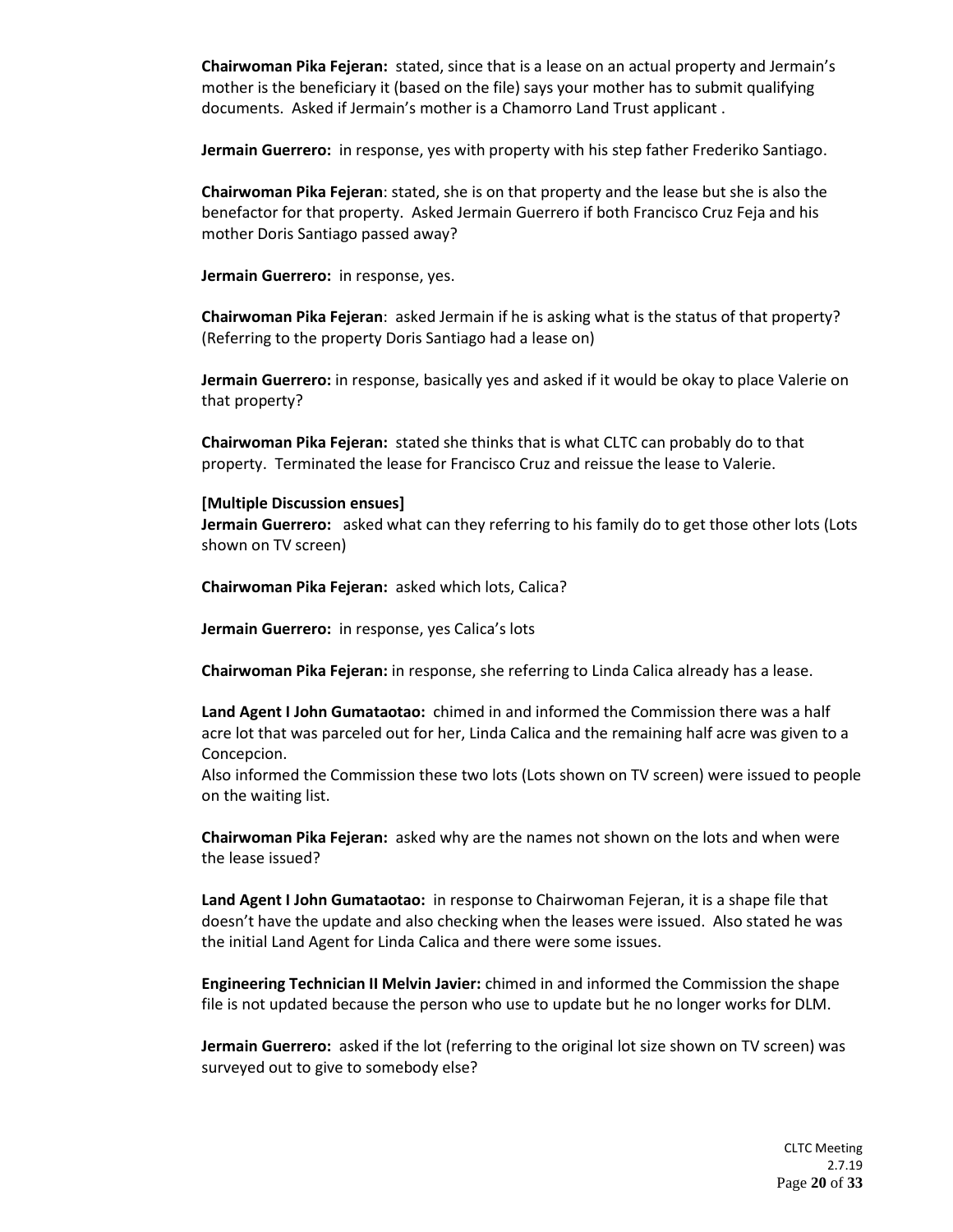**Chairwoman Pika Fejeran:** in response, yes they were parceled out and explained the front portion (lot shown on TV screen) is assigned to Linda Calica who has a lease. Also expressed she understood Jermain Guerrero's frustration.

**Jermain Guerrero:** in response, stated Lot 5402 is big and doesn't want the Commission or those other families to say everyone else has to go because he feels they have a right to do that.

**Land Agent I John Gumataotao:** (going back to Chairwoman Fejeran's question in regards to when the lease was issued) the lease was issued in February 2017.

**Chairwoman Pika Fejeran:** asked what is the application number?

## **[Multiple Discussion ensues]**

**Land Agent I John Gumataotao:** in response to Chairwoman Fejeran's question application no. 802

**Chairwoman Pika Fejeran:** stated the other person who received the subdivided portion of what is showing as Linda Calica is from 1995 No. 802 so someone right in the front of the line was issued a lease.

## **[Multiple Discussion ensues]**

**Jermain Guerrero:** asked when was the lease issued?

**Chairwoman Pika Fejeran:** the lease was issued in February of 2017

**Land Agent I John Gumataotao:** stated that is the reason why when they were confirming Linda Calica's lease, it was made known to her there was a surveyor going in to conduct survey work and for Linda to claim a boundary outside of her half acre portion, CLTC just didn't want any hindrance while the surveyor is going to the property to do survey work.

**Jermain Guerrero:** in response stated the hindrance on the property and CLTC is forgetting at the moment belonged to Francisco Feja and without giving regard to the family that was there…

**Land Agent I John Gumataotao:** in response, Mr. Feja was on the portion where the red is (lot shown on TV screen)

**Jermain Guererro:** in response, no it is lot 5402 is what he is trying to say.

**Land Agent I John Gumataotao:** in response getting clarification, asked Francisco Feja…Tun Kiko Feja/

**Jermain Guerrero:** in response, yes Tun Kiko Feja the lot to the right of it (lot shown on TV screen) and that was squared out because per the Law that is what he (Tun Kiko Feja) was entitled to. He owned that whole land already.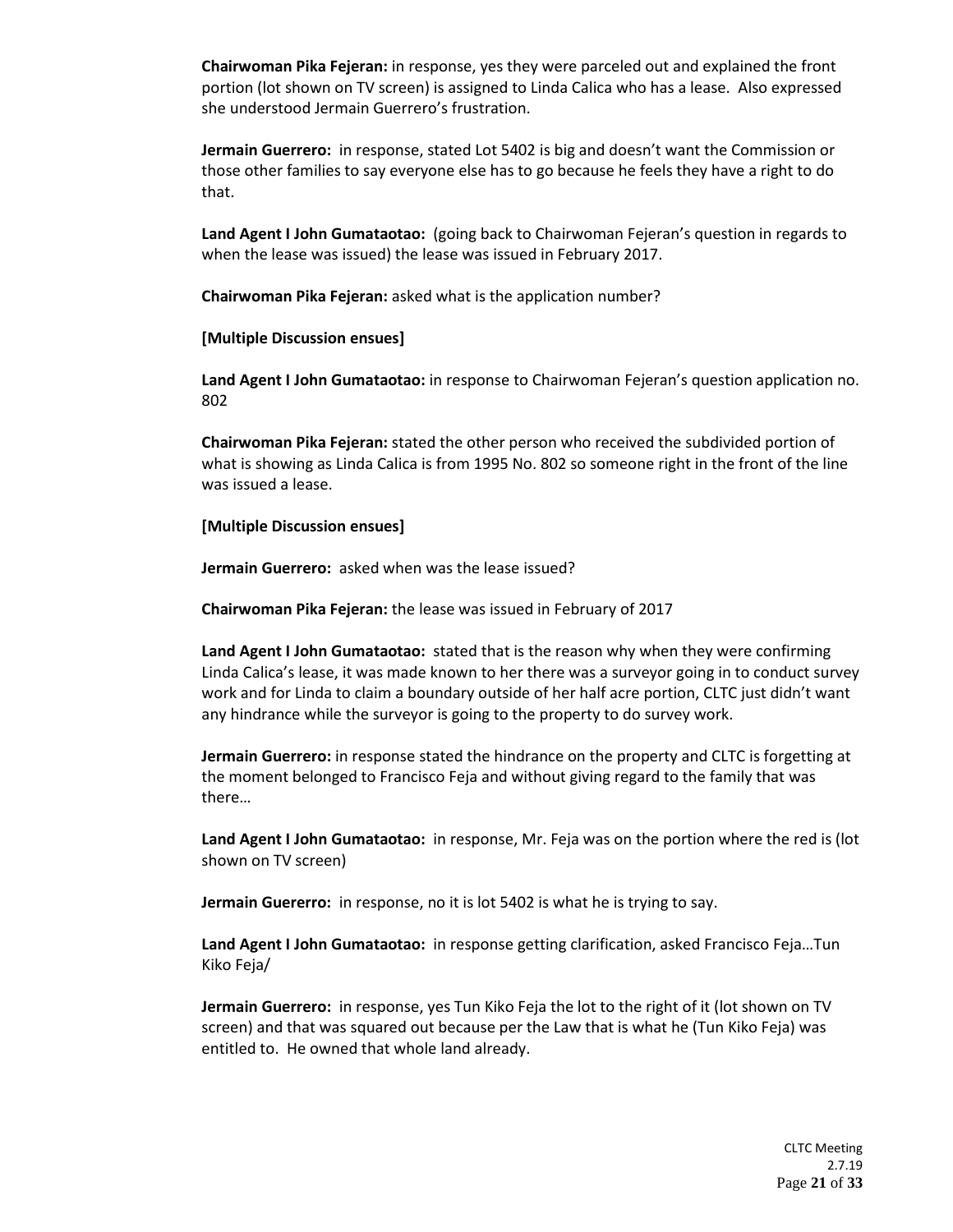**Land Agent I John Gumataotao:** in response stated the lease was given to him was a residential which the maximum…

**Jermain Guerrero:** in response completed the sentence 100 by 200 and stated he understood that but also stated now… because we are following the Law the family is not aware that CLTC is taking the land and issuing it somebody else. So now that you referring to CLTC is following the law for residential CLTC took his (Francisco Feja's) agricultural away and now CLTC is going to subdivide the lots again and feels if anyone else is going to get those lots it should be one of them (Guerrero / Feja family).

**Land Agent I John Gumataotao:** in response, expressed he understood what Jermain Guerrero said and also indicated that if you are talking hierarchy of how things should be passed down, but at the time when everything was going into play with Ms. Calica; there were some other issues that involved Ms. Calica that he tried to resolve with her and ultimately CLTC ended up giving Ms. Calica a lease for a residential portion of the said property. Because Mr. Feja was already issued this particular lot (lot shown on TV screen) under a residential lease. Whether or not Mr. Feja had an agricultural or he was using the property for agriculture under the Arreundo program is irrelevant.

**Jermain Guerrero:** stated he understood twice.

**Land Agent I John Gumataotao:** continued to explain, when CLTC issued the lease to Ms. Calica at the same time CLTC was issuing the northern side of the said property to somebody. Everything came into play and Ms. Calica understood she knew she could only have one residential structure on the property.

**Jermain Guerrero:** referred to his Uncle Howard and explained to him basically on the top lot of his Auntie Linda was issued out to somebody and CLTC didn't inform them referring to the Feja family.

**Chairwoman Pika Fejeran:** Chimed in and asked why would CLTC tell you (referring to the Feja Family) Ms. Calica was made aware of it.

**Land Agent I John Gumataotao:** tried to continue to explain that CLTC was only trying to help Ms. Calica and initially there was a problem with her living there and another family member…

#### **[Multiple Discussion ensues]**

**Land Agent I John Gumataotao:** stated initially he went out to the property because there was a situation where there was squabble and to try to settle things and seek affidavits from Laura (a girl that was living there) and her mother but for some reason they couldn't get that document. What he did then was help Ms. Calica to secure her property a residential lease which is the reason why it is only a half acre in this area. Also stated because Mr. Francisco Cruz Feja was actually the one that was living there who passed away and there was no designation of her being the beneficiary, we CLTC assumed that portion is now hers because he already had his residential lease.

#### **[Multiple Discussion ensues]**

**Chairwoman Pika Fejeran**: stated she had to point out she understands the frustration of the other half acre portion that used to be within your (Feja family) is being leased out to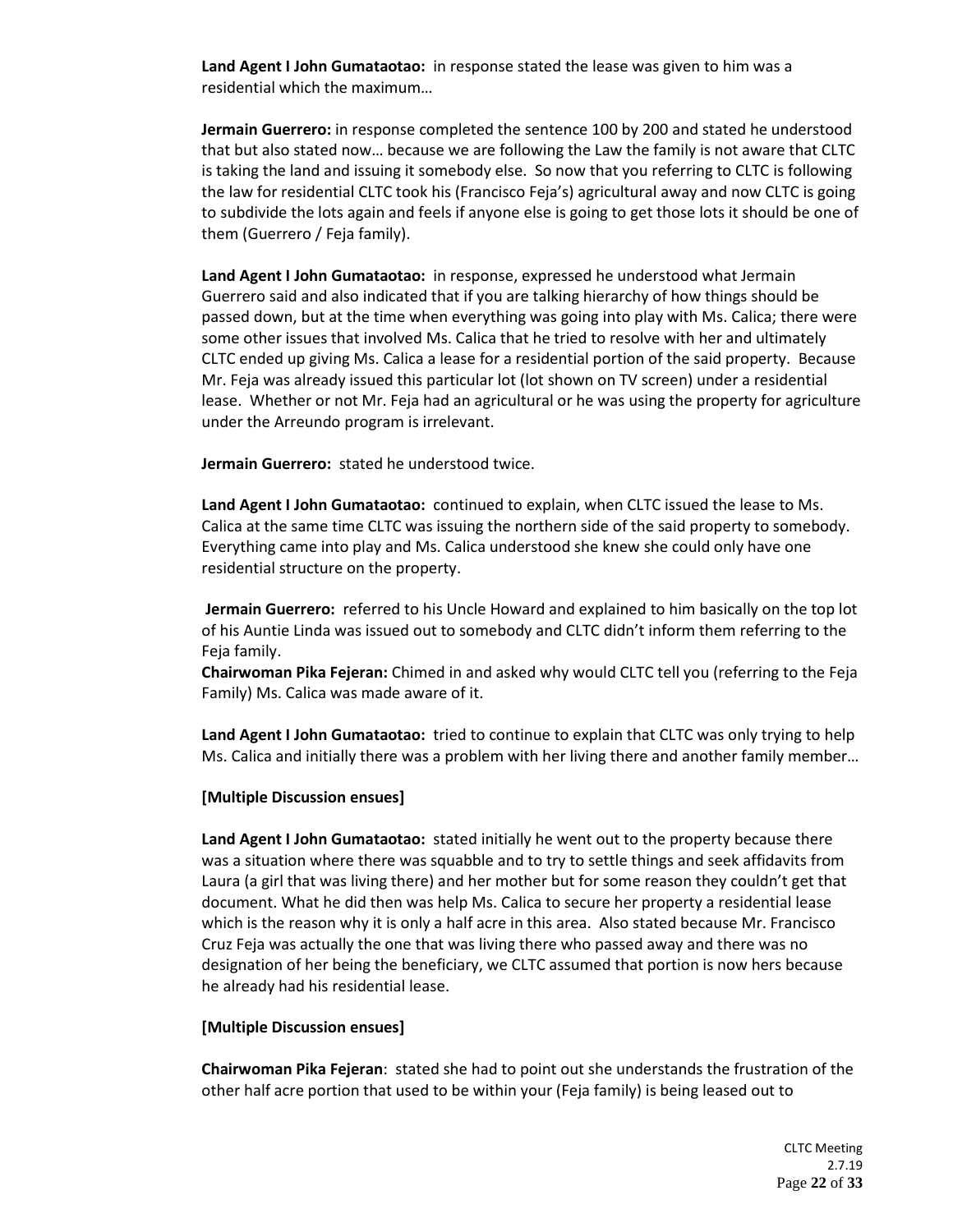somebody who is not family but that somebody is also a Chamorro Land Trust Applicant who is standing early in line.

## **[Multiple Discussion ensues]**

**Emanuel Guerrero:** after shown what lot on the TV screen which was issued to someone else asked why are they issuing to someone else when his kids also applied and is waiting in line.

**Land Agent I John Gumataotao:** informed Emanuel Guerrero that he could only ensure him at the time this lot was being issued to someone else he was following the law and issued it to the next person waiting in line.

# **[Multiple Discussion ensues]**

**Chairwoman Pika Fejeran:** stated she is glad the family attended the meeting and appeared before the Commission because now it is all making sense and the Commission sees what is happening but now the Commission will work with the CLTC staff and with the Legal Counsel to see what our referring to CLTC choices are.

**Jermain Guerrero:** asked if it is possible to place Valerie on the lot shown which his mom is the beneficiary too.

**Chairwoman Pika Fejeran:** asked Jermain Guerrero, if CLTC does that is there going to be somebody else in his family coming forward to claim that property.

**Jermain Guerrero:** in response, yes the whole family is going to do that but following the law and that lot now becomes free. Unless his mom has a beneficiary for that lot but if she doesn't have a beneficiary or she did not designate a beneficiary, that lot becomes fair game right?

**Chairwoman Pika Fejeran**: in response, if there is no designated beneficiary, the Commission can designate somebody.

**Vice Chairman Joe Cruz**: chimed in and advised Jermain to write a letter to the Commission and indicate who is interested in the said lot that has been vacated by your deceased dad and mom. If you write a letter, the Commission can consider based on the research.

#### **[Multiple Discussion ensues]**

**Chairwoman Pika Fejeran**: stated what the Commission is going to do is get more information as to what lots are available, what lot is taken, who has a lease, who applied, who doesn't have a lease.

**Jermain Guerrero:** stated since the lots move from Arruendo to CLTC and whatever is left open and has not been issued to anyone else asked the Commission if they (Feja Family) can be addressed before issuing out to others.

**Chairwoman Pika Fejeran**: in response, yes as records show, you are the descendants of your grandfather. CLTC will figure out a way to work with you (Feja family)

> CLTC Meeting 2.7.19 Page **23** of **33**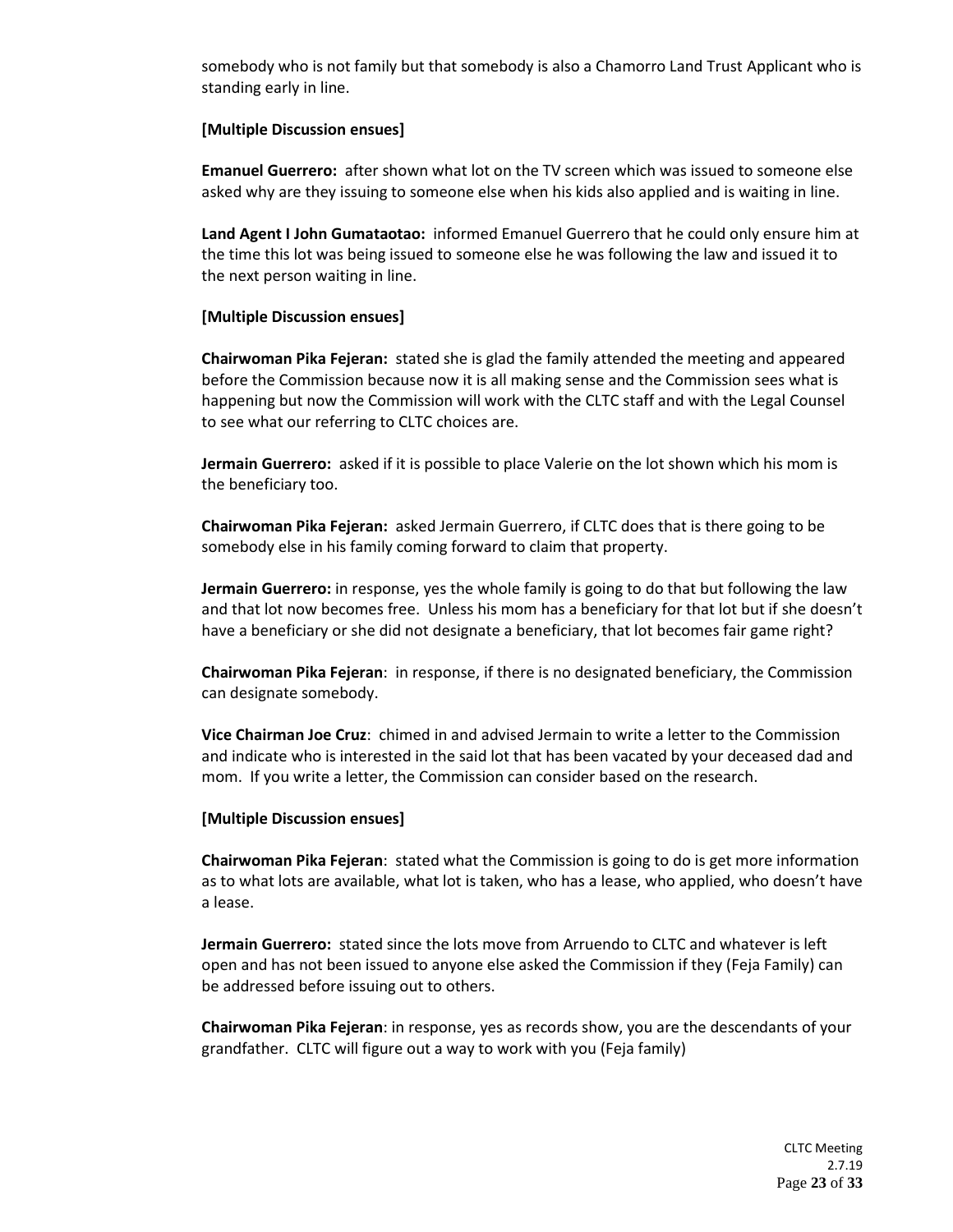**Jermain Guerrero:** stated and asked with that in mind, the other lot doesn't have any beneficiary it is up for grabs?

**Chairwoman Pika Fejeran:** in response, yes and that would be a direct descendant and affidavits.

### **[Multiple Discussions]**

**Chairwoman Pika Fejeran:** expressed thanks to the Guerrero / Feja families and stated there is still more information the CLTC would like to get prior to making any decisions. Requested for the CLTC staff to gather a list of all the Feja Families application, leases and maps to identify who is placed on the properties and who is pending to be placed.

**Land Agent I John Gumataotao:** referring to a map, asked the Commission if the map will be attached as an exhibit pending issuance of a lease for Jermain Guerrero or will it be tabled for more discussion.

**Chairwoman Pika Fejeran**: in response, stated it would need to be worked into the bigger conversation with all the other people in the same situation who had their surveys done were issued their maps but pending the issuance of a lease.

**Jermain Guerrero:** asked if the Commission is going to have another meeting or a separate session just for approving leases?

**Chairwoman Pika Fejeran and Vice Chairman Joe Curz:** in response, yes.

**Jermain Guerrero:** in response, thanked the Commission.

**Chairwoman Pika Fejeran**: stated to recap the Arciga, Guerrero, Feja Family who was just heard, didn't really get anywhere but the information the Commission could use would be to find out what properties are vacant, the next step to issuing a lease for Jermain Guerrero considering he is already at that point; and to go as far back to the original families who had the Land Use Permits and provide the documents for those families. Also to see how it the properties were divided then the Commission can move forward from that point.

In addition Vice Chairman Joe Cruz requested for a list of applicants who are interested in claiming a piece of the said property.

**Chairwoman Pika Fejeran:** moving on to the next item;

#### **ii. Juan Guerrero Benavente leased lot.**

**Chairwoman Pika Fejeran:** there was an agriculture lease that was not recorded. Juan Guerrero Benavente passed away, designated his daughter Frances Benavente who is giving up her rights as the designated beneficiary to her son Shawn Franquez.

*Summary: September 20, 2018 CLTC Meeting: Juan Benavente transfer of lease to beneficiary due to death and PL 23-38, Section 9.2*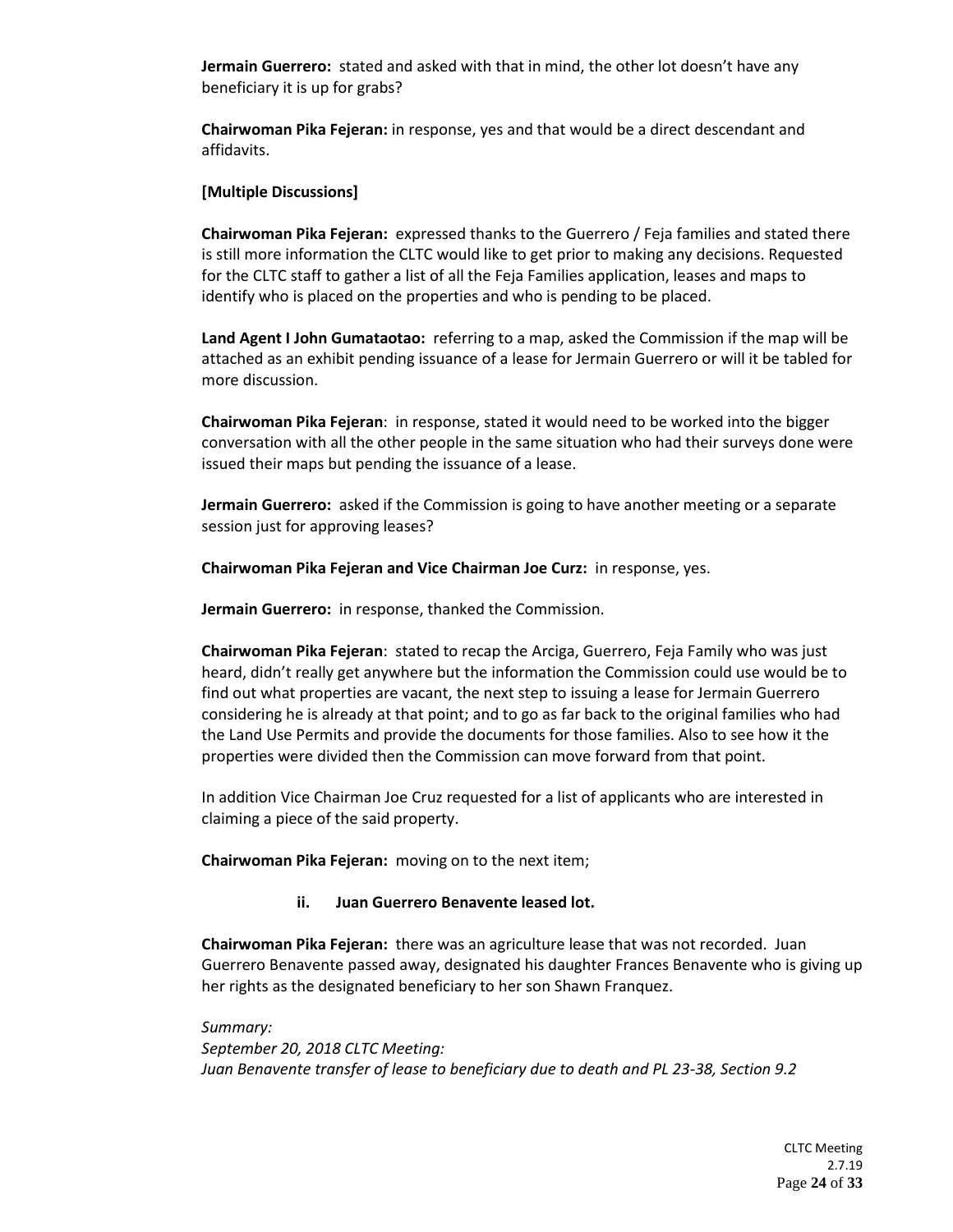*Motion Approved and Passed to designate Shawn Franquez as beneficiary and to transfer lease to him subject to the following:* 

*1. Consultation with GWA and GEPA on any land use restrictions due to proximity to active water wells.* 

**Chairwoman Pika Fejeran:** stated the lease issued indicated a portion of as lot description so the Commission doesn't know exactly where they were.

Addressed Land Agent Supervisor Matt Leon Guerrero and stated she remembers there were some document issues for the qualifying beneficiary and asked if that was settled.

**Land Agent Supervisor Matt Leon Guerrero:** in response, yes, we have those documents but the main issue was the lease being subject to survey and when the assessments were done in 2015, they found that one piece of property and a Resolution was done, the Resolution to transfer to the Barrigada Mayor to use for a park…

**Chairwoman Pika Fejeran:** in response, because CLTC's records showed vacant property.

**Land Agent Supervisor Matt Leon Guerrero:** stated for the three acres that he (referring to Juan Benavente / Shawn Franquez) had the subject to survey lease on, CLTC placed him (Lot shown on TV screen) is what CLTC is trying to issue and (lot shown on TV screen) is what they (Shawn Franquez) is trying to go back to; where they originally at.

Informed the Commission, in the packet there is the Resolution and information that GWA submitted regarding their water well, in the report there are two active water wells.

**Chairwoman Pika Fejeran:** stated the Resolution was in 2017, the property that is now being claimed by Mr. Juan Guerrero Benavente's family; in CLTC's record it was showing vacant unleased property, in 2017 the Barrigada Mayor presented a plan and requested to put a recreation field on the said property and the Commission approved the plan, actually it was a Right of Entry to the Barrigada Mayor.

*Summary: the Family of Juan Guerrero Benavente who is deceased has come forward and claimed the property is not the one down there but it is the lot up there. (lots shown on TV screen)*

*The issue found which is why the Commission felt it was good to use as recreation field on there was because of the two active water wells.* 

In the CLTC's packet, there is a memo from Guam Waterworks to the Director last year and are documents that identify the water wells, M20A and M17B. There is one water well right in the middle and there is another on top. (shown on TV screen) Some of the concerns CLTC was looking at are how the wells need to be protected from pollution etc…to include GWA will always need access to those wells.

**Land Agent Supervisor Matt Leon Guerrero:** explained and showed on the TV screen how GWA was getting access to check the water wells. Also indicated, there is a dirt road used to gain access to the water wells was cutting across some private properties.

**Chairwoman Pika Fejeran**: asked if there are any restrictions on development? The description and assessment doesn't show if there are any but sees a well head protection.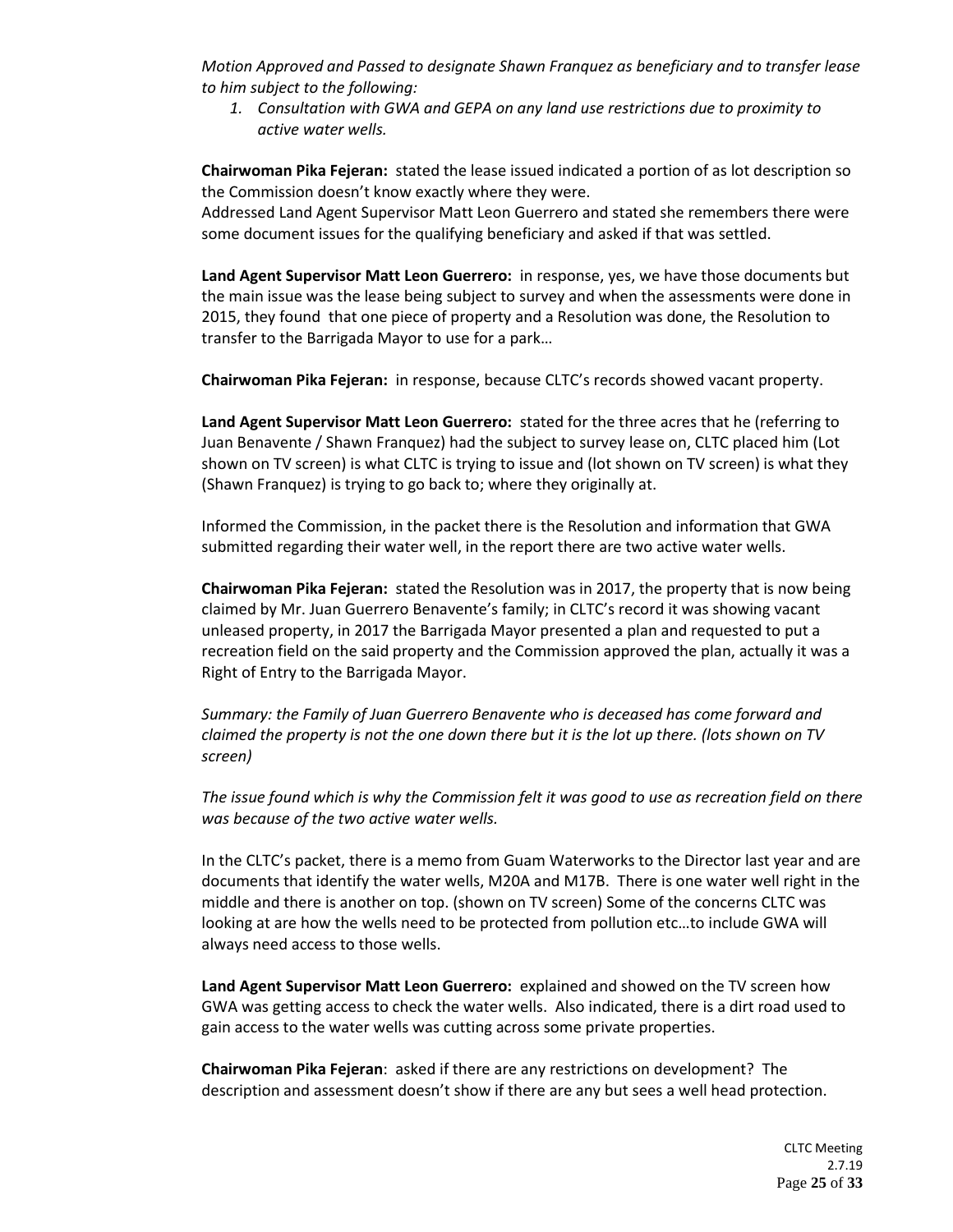**Land Agent Supervisor Matt Leon Guerrero:** in response, according to the meeting CLTC had with GWA the well head protection doesn't prohibit development although, it is very restrictive on the requirements of what GWA would have to put in place to protect the well heads in conformance with the Ground Water Protection Act. There are a lot of requirements that GWA and GEPA would put in place to protect the Ground Water.

**Chairwoman Pika Fejeran**: stated the primary Ground Water protection zone is 300 ft. radius.

**Land Agent Supervisor Matt Leon Guerrero:** stated 300 ft. is zero development, 500 ft. is limited out to 1000 ft.

**Chairwoman Pika Fejeran:** asked to see on the TV screen what the radius would like?

**Vice Chairman Joe Cruz:** asked what is the width of the lot? What is the length of the lot?

(300 ft., 500 ft., and 1000 ft. radius description shown on TV screen)

**Chairwoman Pika Fejera:** called the beneficiary for Juan Guerrero Benavente to join them as the Commission discuss the concerns

**Shawn Franquez:** stated his name and his relation to Juan Guerrero Benavente. Also stated he has a lease, and original lease showing a portion of 4 acres not 3 acres of Lot 5382 which is located at the top left hand corner. At the time of the lease, his grandfather nor his family was notified about restrictions being that close to a well. Asked the Commission to look at the first well shown on TV screen, Well No. M17A, his private residence is right there. Understands the restrictions of private property and government property having different restrictions. Would like to schedule a meeting with GWA to find out what their restrictions are as far as private property is concerned because there are a lot of private residences in the area. If it is for sewage plans, the lot is for agriculture and doesn't need a leaching field or a septic tank; for agricultural use, his grandfather didn't use any pesticides and non-organic fertilizers so there wouldn't be any contamination. For CLTC to approve the Barrigada Mayor's Office the use of the said property for a recreational field, feels that would be more contaminate for the water wells. If it is really a GWA issue would like to be given a chance to gather more information. As of to date has not received any information from any agency; again CLTC relocating his grandfather's property to the opposite side of Barrigada Heights hill all happened accidentally at the same time when he (Shawn Franquez) was communicating with the Barrigada Mayor's Office about the said lot, it was a surprise for both of them (Shawn Franquez and Barrigada Mayor's Office).

**Chairwoman Pika Fejeran:** stated Shawn Franquez mentioned his house is adjacent to the said property.

**Shawn Franquez:** in response, yes and explained where his house and the said property is as it is shown on the TV screen. Also stated he has researched with GWA and GEPA about leaching fields, septic tanks and tertiary treatments but it if it too big of a deal, he would not construct a septic tank and doesn't feel the need too because it will be used for agriculture purposes.

**Chairwoman Pika Fejeran:** stated, the lease that Shawn Franquez will be assuming not more than 4 acres.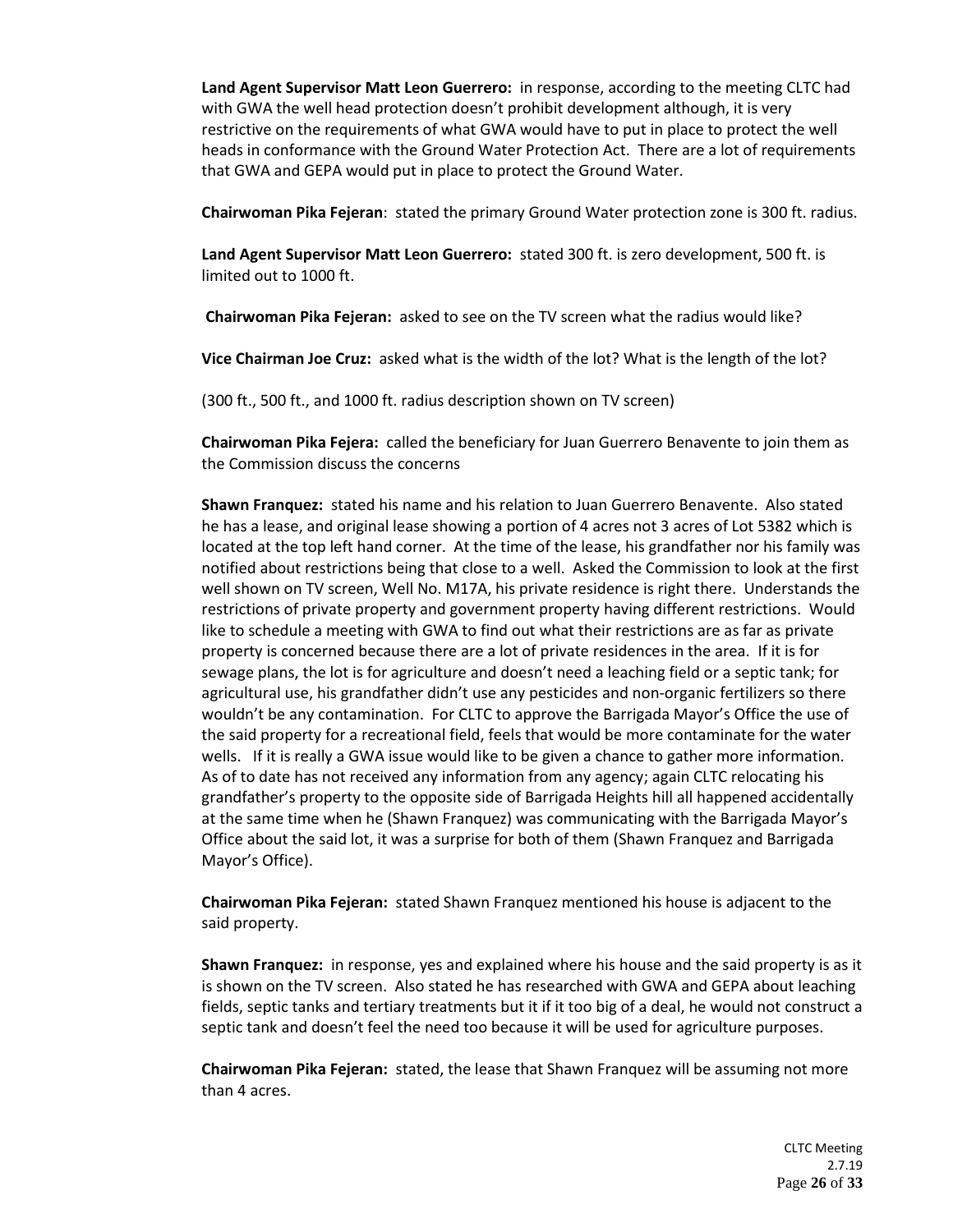**Shawn Franquez:** asked said he has a copy of his grandfather's lease and asked if the Commission had one.

**Chairwoman Pika Fejeran:** stated the lease she has in file is dated 2002.

**Shawn Franquez:** Referred to his (Juan Guerrero Benavente) lease and informed the Commission the lease date shown on his lease was in 2001 and has the property tax paid up to 2016.

**Chairwoman Pika Fejeran**: asked Shawn Franquez if he was paying property taxes for 4 acres?

**Shawn Franquez:** in response, yes that's correct.

**Chairwoman Pika Fejeran:** in response, stated she is very surprised he is paying property tax because Revenue and Tax told CLTC there is no actual description on the lease and it is an unrecorded lease and asked how is he paying for property taxes?

**Shawn Franquez:** in response, somehow it went through and he has a scheme of the map.

**Vice Chairman Joe Cruz:** referred to Land Supervisor Matt Leon Guerrero and asked about the lease that is being entertained, the lot size Shawn Franquez is claiming he is paying tax for, is there a sketch recorded or filed.

**Land Agent Supervisor Matt Leon Guerrero:** in response, Land Agent I John Gumataotao is researching if it is on the tax roll.

**Chairwoman Pika Fejeran:** asked what is the land area of the entire property?

**Vice Chairman Joe Cruz:** in response, it is 32000

**Chairwoman Pika Fejeran:** asked what is it in acreage?

**Vice Chairman Joe Cruz**: in response, about 3 hectors

**Assistant Attorney General Nicolas Toft:** in response, about 3 hectors 7 and half acres.

**Chairwoman Pika Fejeran:** addressed Shawn Franquez and stated, she would be interested to see a farm plan and to talk to GWA with regards to the development of the farm plan.

Shawn Franquez: asked how does he obtain a farm plan and if he needed to go to Department of Agriculture.

**Land Agent Supervisor Matt Leon Guerrero:** in response, the farm plan is basically what you say you are going to do with the farm so in the event the enforcement team inspects, it is what you said you are going to do to your property. There is a generic farm plan that the Dept. of Agriculture has available.

**Chairwoman Pika Fejeran:** stated the main concern she had and requested for input from the Commissioners is CLTC never intended to do a switch for him but the documents CLTC has is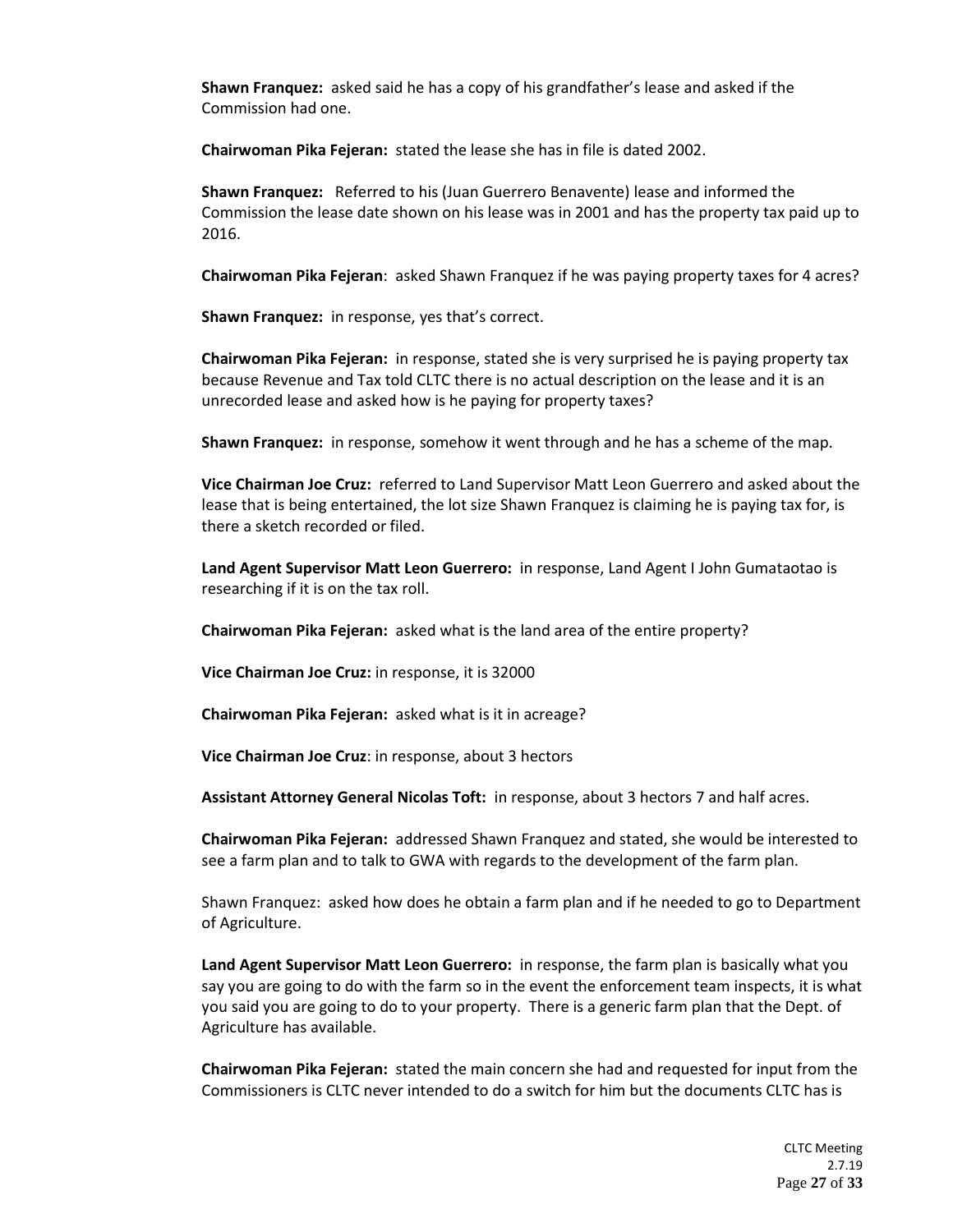saying he is somewhere in a huge area subject to survey but a survey was never done since the lease was signed and issued in 2002 to indicate exactly where your grandfather is located. So when it came time to figure out where these people are located at and what is vacant property; there was nothing to tell them. CLTC wants to make it right. Stated she is pleased that Shawn Franquez really wants to get the property of his grandfather and he actually wants to do farming on it, so just to make sure the water wells are really protected. Informed Shawn Franquez in the development of his farm plan to get with GWA to sign off and concur with his farm plan.

**Land Agent Supervisor Matt Leon Guerrero:** chimed in and stated the Barrigada Mayor's Office had started to work with certain developers who invested in certain plans and assessments of the piece of property and had also worked with GWA in regards to what they needed to do with the ground water protection.

**Vice Chairman Joe Cruz**: requested for Land Agent Supervisor to request from the Barrigada Mayor's Office of their plans to the property to compare the impact of the plans Shawn Franquez will be submitting.

**Land Agent Supervisor Matt Leon Guerrero:** acknowledged.

**Chairwoman Pika Fejeran:** looked through the Right of Entry Agreement and stated there is no expiration date but the Resolution was basically a Resolution for the Legislature to see if they would agree with the transfer to the Barrigada Mayor.

**Land Agent Supervisor Matt Leon Guerrero:** stated, when the whole issue was brought up, the Barrigada Mayor's Office refrained from moving forward until CLTC can resolve the issue with Juan Guerrero Benavente.

**Chairwoman Pika Fejeran:** stated, she really appreciates the Barrigada Mayor for doing that referring to

what was said above.

**Shawn Franquez:** asked; why was an offer made to the Barrigada Mayor's Office when there was a lease issued for the property.

**Chairwoman Pika Fejeran:** in response, said there was no lease on the property.

**Vice Chairman Joe Cruz:** chimed in and stated like Chairwoman Fejeran mentioned the lease was within the basic lot.

**Shawn Franquez:** in response, stated there was a scheme.

**Vice Chairman Joe Cruz and Land Agent Supervisor Matt Leon Guerrero:** both in response, stated the scheme was provided after the Resolution was made.

**Shawn Franquez:** asked when was the date of the Resolution?

**Vice Chairman Joe Cruz:** in response, the date of the Resolution is on April 7, 2017.

**Shawn Franquez:** stated the scheme was done before that date.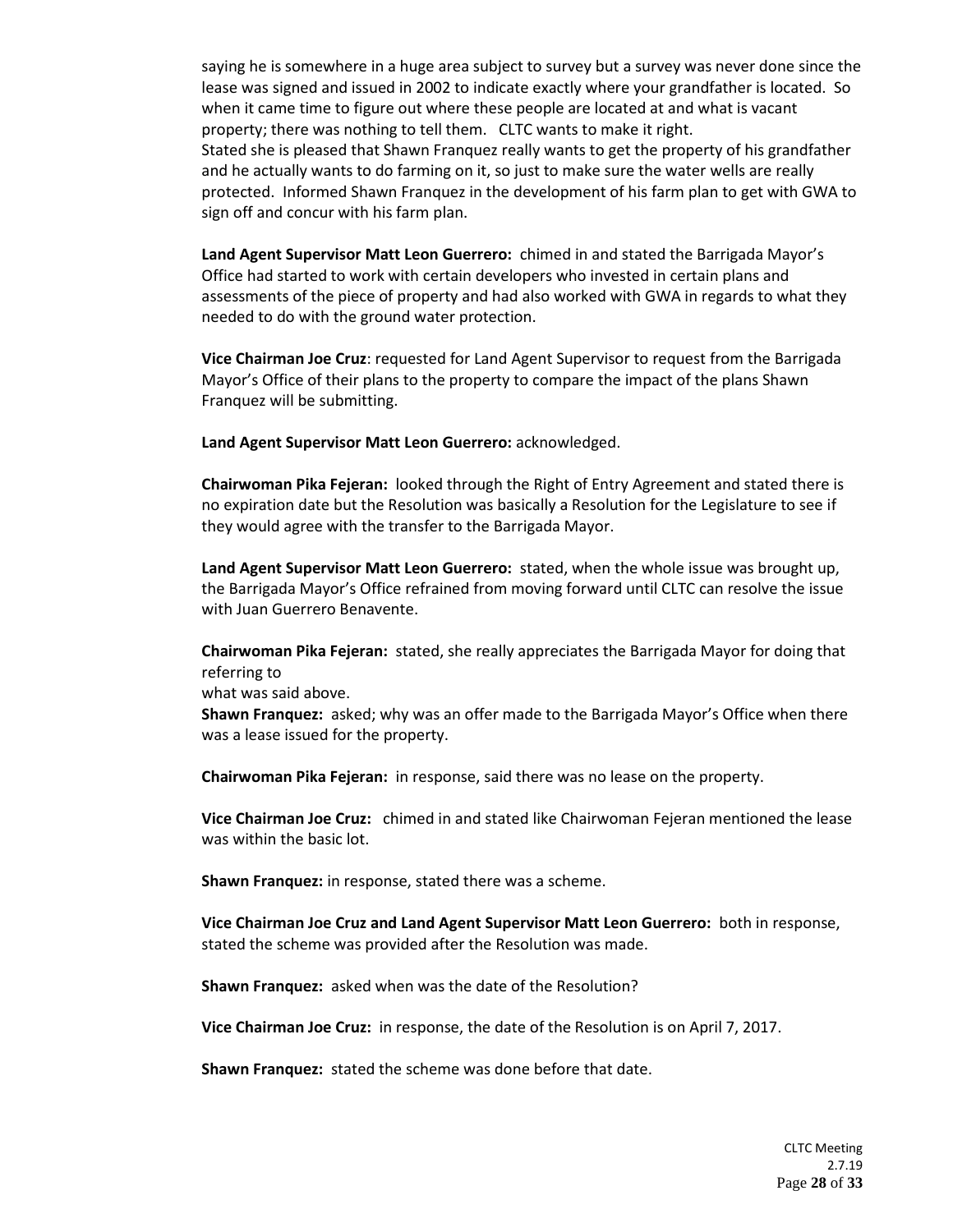**Vice Chairman Joe Cruz:** also stated when CLTC received the copy, it was after the Resolution.

**Shawn Franquez:** stated CLTC never asked for it and how could it provided if they referring to he and his family were not informed.

**Chairwoman Pika Fejeran:** chimed in and stated, we referring to all parties involved (Shawn Franquez, Barrigada Mayor's Office and CLTC) wouldn't be in the situation today, if the lease was signed in 2002 containing an area of no more than 4 acres subject to survey and if your grandfather would have had the survey done then he would have come back and CLTC would have fixed his lease to show the actual area that is identified based on the survey.

**Vice Chairman Joe Cruz:** chimed in and stated, the Commission is not saying NO to you (Shawn Franquez) but the Commission takes any action on his request the Commission needs to consider the impact that is already done, the Resolution that is already done and compare what was already designed by the Barrigada Mayor and his farm plan would tell the Commission.

**Chairwoman Pika Fejeran:** stated the Commission does want to come to a conclusion for his family and for the land itself.

**Shawn Franquez:** stated he'll work on his farm plan and everything else that was mentioned and thanked the Commission.

# **iii. Emily G. Sablan – Tabled for February 21, 2019**

**Chairwoman Pika Fejeran:** moved onto Emily G. Sablan, the next item on the agenda. Asked for a staff report and asked if there was representative.

Land Agent I John Gumataotao: in response, no Emily G. Sablan is not present

**Chairwoman Pika Fejeran:** asked to move on to parties who are present and to table Emily G. Sablan for February 21, 2019.

# **iv. Antonio Aguon Quinata c/o: Crissy Quinata**

**Chairwoman Pika Fejeran:** moved onto Antonio Aguon Quinata curtesy of Crissy Quinata and asked if there is anyone present.

Crissy Quinata is present.

**Chairwoman Pika Fejeran:** stated the original applicant is deceased, the beneficiary is the spouse but does not want to take over the application and is requesting to it over relinquish it to her granddaughter Crissy. The Quinata's are occupying an unregistered lot and would like to relocate to a registered lot to obtain a lease.

Referred to Assistant Attorney General Nicolas Toft and asked if transferring the application to the granddaughter is possible.

**Assistant Attorney General Nicolas Toft:** in response, yes.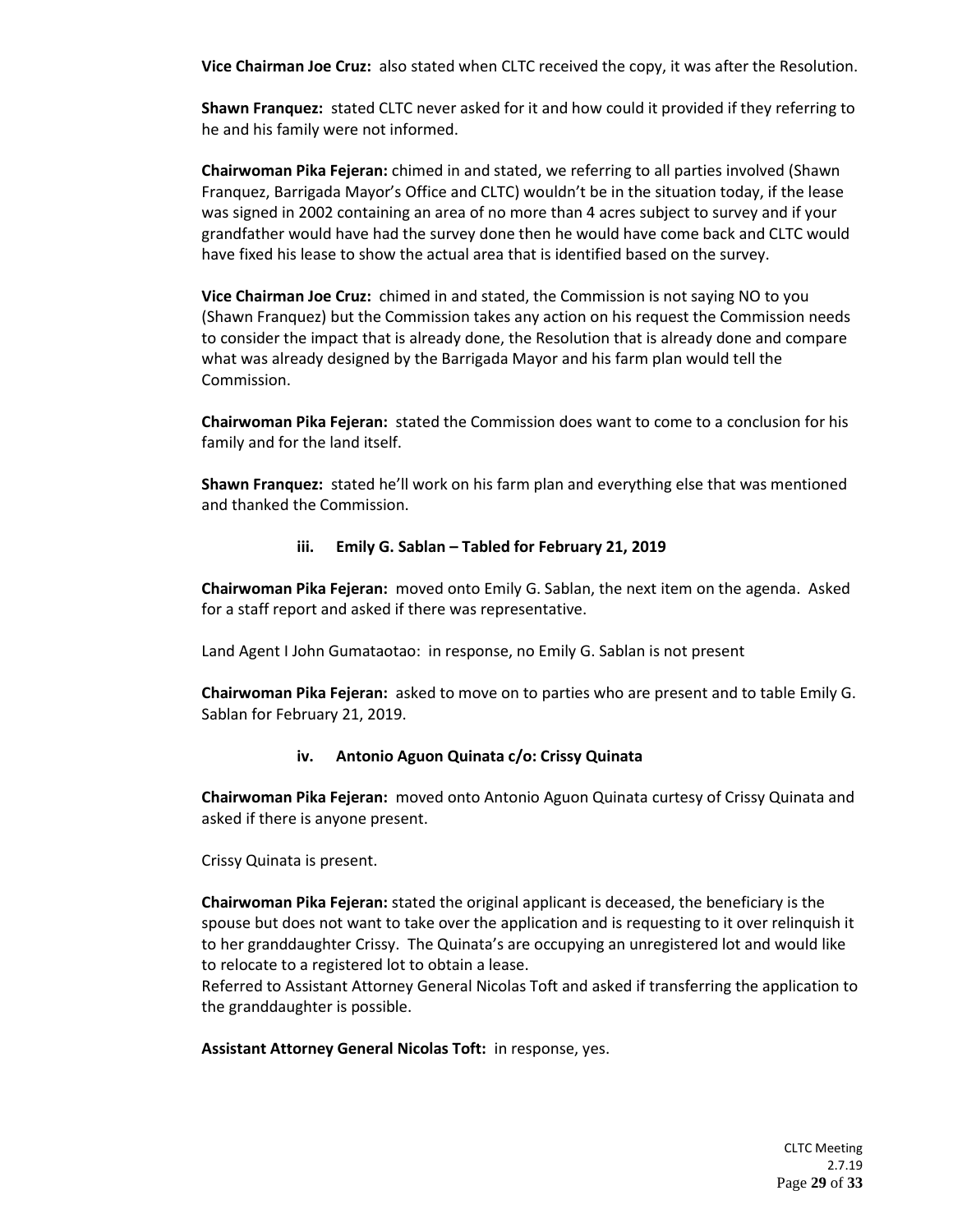**Land Agent I John Gumataotao**: stated there are several things he is doing to try to get Crissy Quinata a lease. One is to get board approval to transfer the beneficiary rights from the spouse to Crissy, the granddaughter.

Second is to try to change the application type from Agriculture to Residential so she could get a lot near her family's residence.

Shown on the TV screen are the areas that are occupied by most of her family members including her grandmother and her parents. It is property near the Umatac Bridge and property that was designated as a Land for the Landless; there was some property that was recently returned to the Trust and was going to try to accommodate her if she is willing to change the application type because she is ready to build.

**Chairwoman Pika Fejeran:** stated the first step is to transfer the application rights from Grace Quinata, the original beneficiary to Crissy Quinata the granddaughter and that can be done per legal counsel.

So moved by Commissioner Duenas and second by Vice Chairman Cruz. – PASSED Unanimously.

#### **v. Frances Faria – Not present, Tabled for February 21, 2019**

**vi. Benny Rosalin**

#### **Chairwoman Pika Fejeran:** moved onto Benny Rosalin.

Viewed the staff report and stated Benny Rosalin's property is located in Piti for agricultural. The original applicant is a Tomas Camacho who passed away and Benny Rosalin took over Mr. Camacho's application rights; the property is unregistered. Benny Rosalin applied and has been approved for an SBA Disaster loan and needs to submit a recorded copy of the lease.

**Land Agent Supervisor Matt Leon Guerrero**: chimed in and informed the Commission the lease is one of those that state a portion of and one of the requirements from SBA based on the letter received in file states full legal description of the property is required.

**Chairwoman Pika Fejeran:** stated, CLTC can't get there until the property is registered. **Benny Rosalin**: stated he is just waiting for the survey and has a survey authorization since 2007.

**Chairwoman Pika Fejeran:** stated you can't survey the property if it is unregistered.

**Land Agent Supervisor Matt Leon Guerrero:** explained the Survey Authorization was issued in 2007 but the survey was never completed or submitted. The lease is for a half acre, the Authorization to Survey is for two acres because in between the time frame, he received the lease for a half acre and it increased to two acres.

**Vice Chairman Joe Cruz:** asked if the current lease is for two acres.

**Land Supervisor Matt Leon Guerrero**: in response, the current lease is for a half acre but CLTC prepared another lease for two acres.

**Chairwoman Pika Fejeran:** asked Benny Rosalin if he is still farming on the property.

**Benny Rosalin:** in response, yes and he has all his documents and he lives on the property.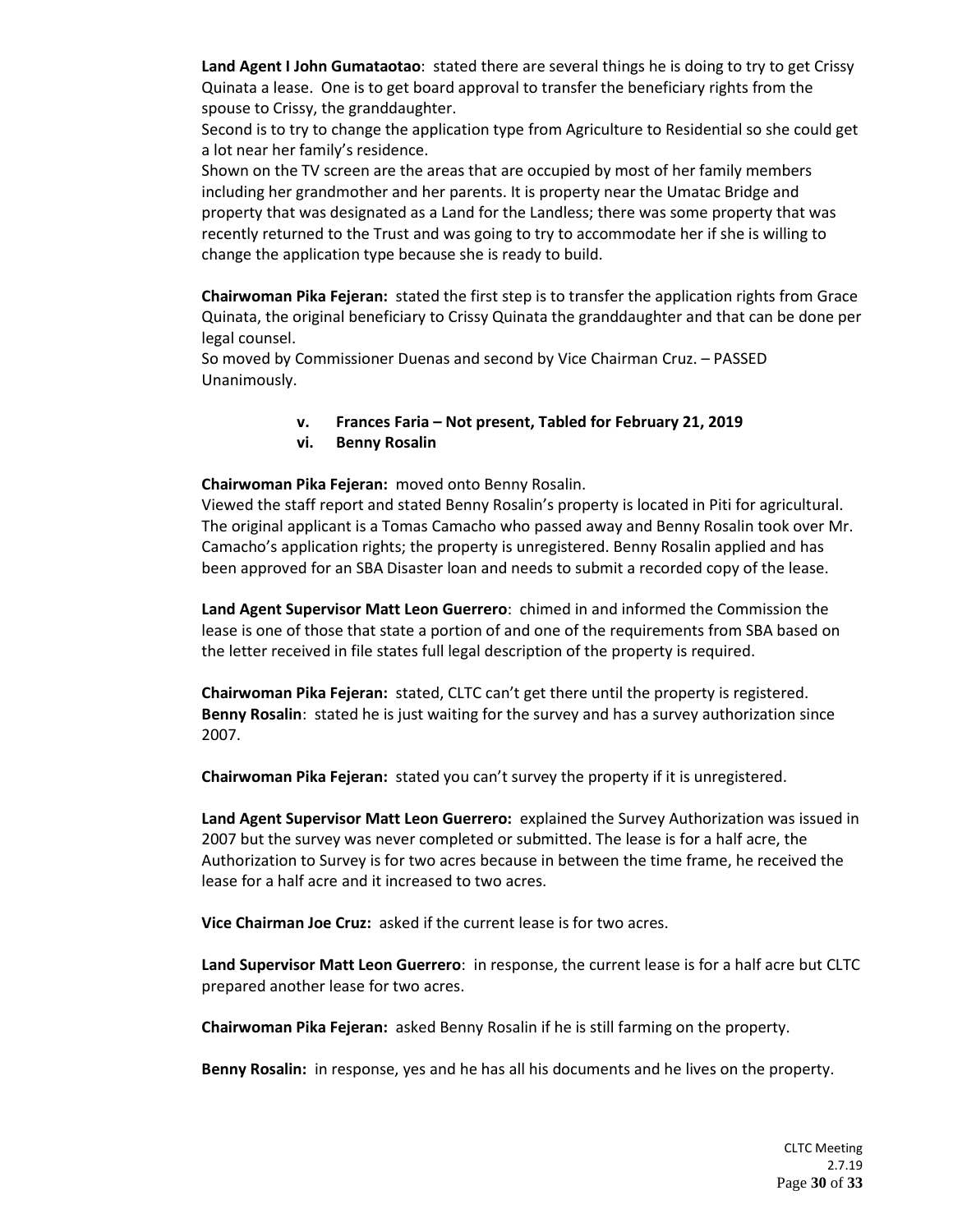**Vice Chairman Joe Cruz:** asked if there was an abstract done?

**Land Agent Matt Leon Guerrero:** in response, it is unregistered and is a part of the other unregistered lands that need to get done.

**Chairwoman Pika Ferejan**: referred to Assistant Attorney General Nicolas Toft and asked what would the remedy be? He is placed on an unregistered lot, doesn't see the lot can get registered on time meet the dead line for SBA. Can the Trust reach out to SBA and let them know CLTC is in the process of registering these lots?

**Assistant Attorney General Nicolas Toft:** in response, you can try to reach out to SBA and let them know that we are in the process of registering these unregistered lots.

**Commissioner Techaira:** suggested for Administrative Director Hattig to contact with SBA and explain the situation and inform SBA the subject lot is in the process of getting registered.

**Chairwoman Pika Fejeran:** informed Benny Rosalin CLTC is unable to meet the requirement to give a recorded lease with a recorded map but the Director will reach out to SBA and explain that CLTC is working to registering the property and to see if there is some other way to satisfy SBA's requirement.

**Benny Rosalin:** Thanked the Commission

**2. Bill No. 8-35; Relative to Leasing of Public Real Property and Related Facilities – Tabled for February 21, 2019.**

Due to lack of time the following items under Administrative Matters on the agenda were tabled for the next meeting scheduled for February 21, 2019.

# **VII. ADMINISTRATIVE MATTERS**

- **1. Administrative Director**
- **2. Processing of Maps**
- **3. Pre-Moratorium List**
- **4. Beneficiary Approval List**
- **5. Utility Authorization Issued List**

#### **VIII. COMMISSIONERS COMMENTS**

Commissioners agreed to hold two meetings a month the first Thursday of the month will be for Administrative Matters, Financial Updates, Status report on requested constituents by Commission. The third Thursday of the month will be to discuss more constituent concerns and requests; discussed the list of items to be placed on the agenda for the next CLTC meeting scheduled for February 21, 2019.

The Commission also agreed to draft a Resolution to request from the Governor to get back the money that was transferred out of the Loan Guaranty Fund and transferred into the General Fund and the CLTC Survey and Infrastructure Fund.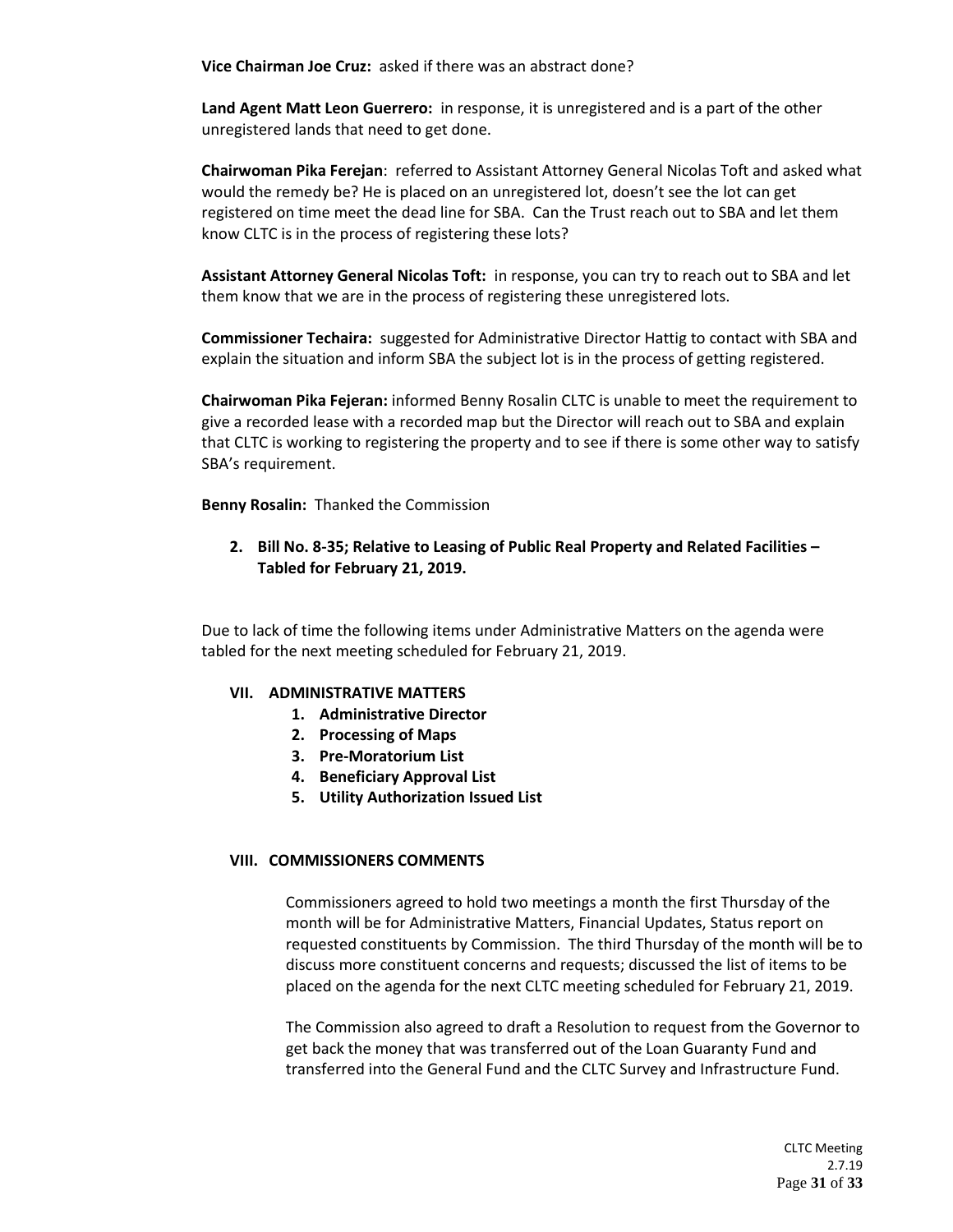**So Moved by Commissioner Duenas Second by Commissioner Techaira. PASSED Unanimously.** 

# **IX. ADJOURNMENT: 5:20PM**

CLTC Meeting 2.7.19 Page **32** of **33**